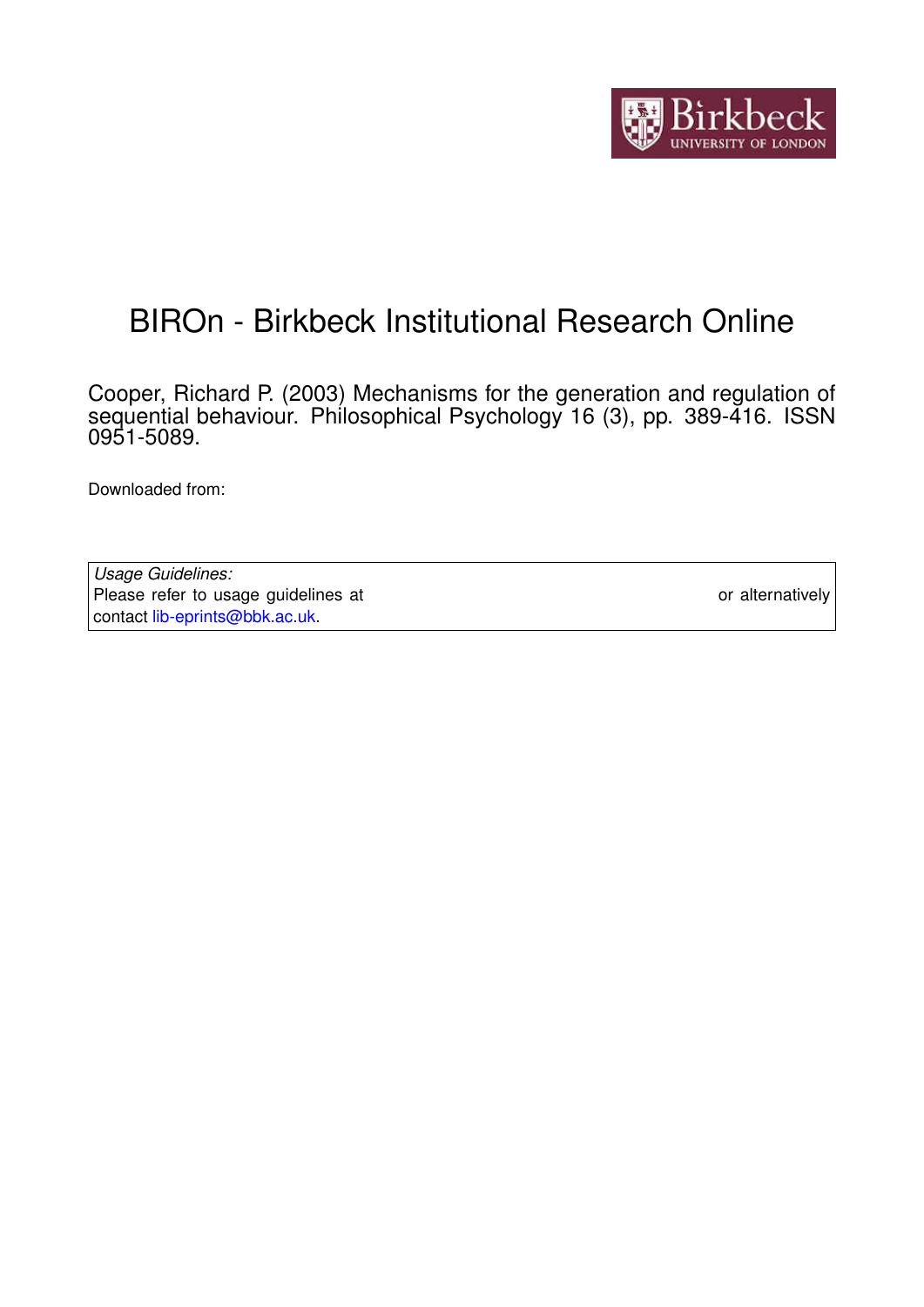

## **Birkbeck ePrints: an open access repository of the research output of Birkbeck College**

[http://eprints.bbk.ac.uk](http://eprints.bbk.ac.uk/)

Cooper, R. P. (2003). Mechanisms for the generation and regulation of sequential behaviour. *Philosophical Psychology* **16** (3) 389 – 416.

This is an author-produced version of a paper published in *Philosophical Psychology* (ISSN 0951-5089). This version has been peer-reviewed but does not include the final publisher proof corrections, published layout or pagination.

All articles available through Birkbeck ePrints are protected by intellectual property law, including copyright law. Any use made of the contents should comply with the relevant law. Copyright © 2003 Taylor & Francis. This is an electronic version of an article published in *Philosophical Psychology*. *Philosophical Psychology* is available online at: http://www.informaworld.com/ The final version of this paper can be viewed online at: [http://www.informaworld.com/openurl?genre=article&issn=0951-](http://www.informaworld.com/openurl?genre=article&issn=0951-5089&volume=16&issue=3&spage=389) [5089&volume=16&issue=3&spage=389](http://www.informaworld.com/openurl?genre=article&issn=0951-5089&volume=16&issue=3&spage=389)

Citation for this version: Cooper, R. P. (2003). Mechanisms for the generation and regulation of sequential behaviour. *London: Birkbeck ePrints.* Available at: <http://eprints.bbk.ac.uk/archive/00000534>

Citation for the publisher's version: Cooper, R. P. (2003). Mechanisms for the generation and regulation of sequential behaviour. *Philosophical Psychology* **16** (3) 389 – 416.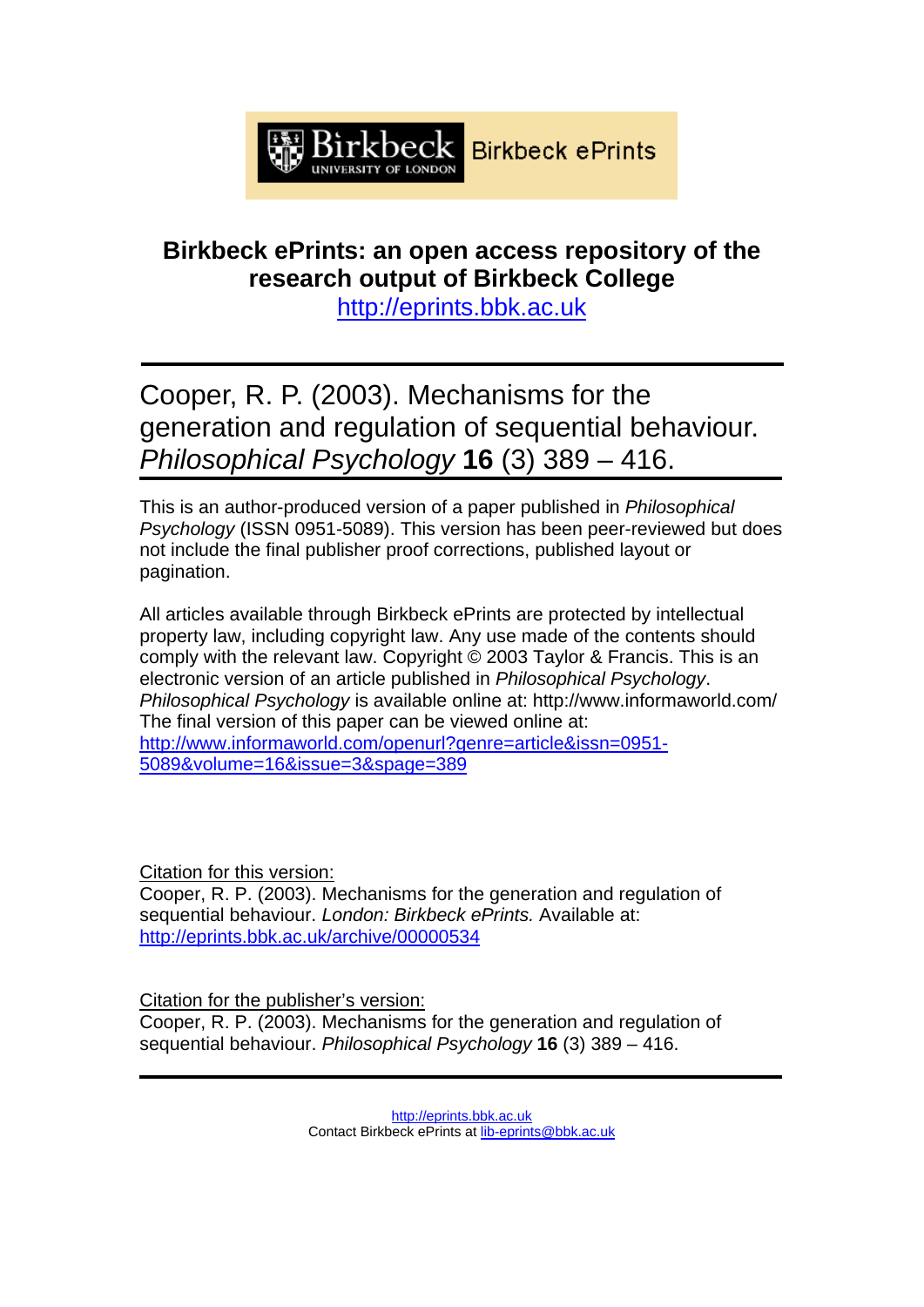Cooper, R.P. (2003). Mechanisms for the generation and regulation of sequential behaviour. *Philosophical Psychology*, *16*, 389–416

## **Mechanisms for the Generation and Regulation of Sequential Behaviour**

Richard P. Cooper School of Psychology, Birkbeck, University of London

A critical aspect of much human behaviour is the generation and regulation of sequential activities. Such behaviour is seen in both naturalistic settings such as routine action and language production and laboratory tasks such as serial recall and many reaction time experiments. There are a variety of computational mechanisms that may support the generation and regulation of sequential behaviours, ranging from those underlying Turing machines to those employed by recurrent connectionist networks. This paper surveys a range of such mechanisms, together with a range of empirical phenomena related to human sequential behaviour. It is argued that the empirical phenomena pose difficulties for most sequencing mechanisms, but that converging evidence from behavioural flexibility, error data arising from when the system is stressed or when it is damaged following brain injury, and between trial effects in reaction time tasks, point to a hybrid symbolic activation-based mechanism for the generation and regulation of sequential behaviour. Some implications of this view for the nature of mental computation are highlighted.

#### **1 Introduction**

A critical aspect of much human behaviour is the *sequential* generation of actions, responses or outputs. This can be seen in most everyday situations. For example, in language production the sequential ordering of words is critical to their meaning, and in routine action (such as dressing or preparing a meal) the order of one's actions, though not fully rigid, is still vital to successfully achieving one's goals. The sequential generation of actions is also seen in many behaviours elicited in the psychological laboratory, such as serial memory recall tasks and choice reaction time tasks.

Given that generation and regulation of sequential behaviour is implicated in most activities, it is perhaps surprising that the area has been largely ignored by philosophical discussions about the nature of mental representation and mental processing. Such discussions typically focus on whether mental representation is propositional, symbolic and/or compositional, whether mental computation is symbol manipulation or can be validly described as such at some level of analysis, or the relationship between mental states and brain states. In doing so, there is a tendency to ignore how mental representations serve to guide or control behaviour. Equally, there is a tendency to oversimplify some approaches to mental computation (notably symbolic approaches, which are frequently argued to be Turing equivalent, and hence all reducible to Turing machine computation).

Due consideration of sequential behaviour reveals that there are a number of distinct computational mechanisms or algorithms that may, in principle, generate and/or regulate sequential behaviour, and that consequently may be embodied in the neural implementation of sequential control. At one extreme are the prototypically symbolic mechanisms of Turing machines (Turing, 1937) and Von Neumann machines (Von Neumann, 1947). Turing machines have a discrete internal state, a function that specifies how the state changes in response to the current state and the current input, and a function that specifies how to act in response to the current state and the current input. Given an initial state and an input sequence (represented in the form of an infinite tape), a Turing machine will progress through a series of states, effecting a series of acts that either change the tape or change the region of the tape on which the machine is focussed. The Von Neumann machine represents an alternative mechanism for the generation of sequential behaviour. In this case, sequential behaviour is specified by a sequence of stored instructions, and a "fetch-execute" cycle operates on the stored instructions. This cycle involves fetching the current instruction and executing it, and then fetching the next instruction and executing it, and so on.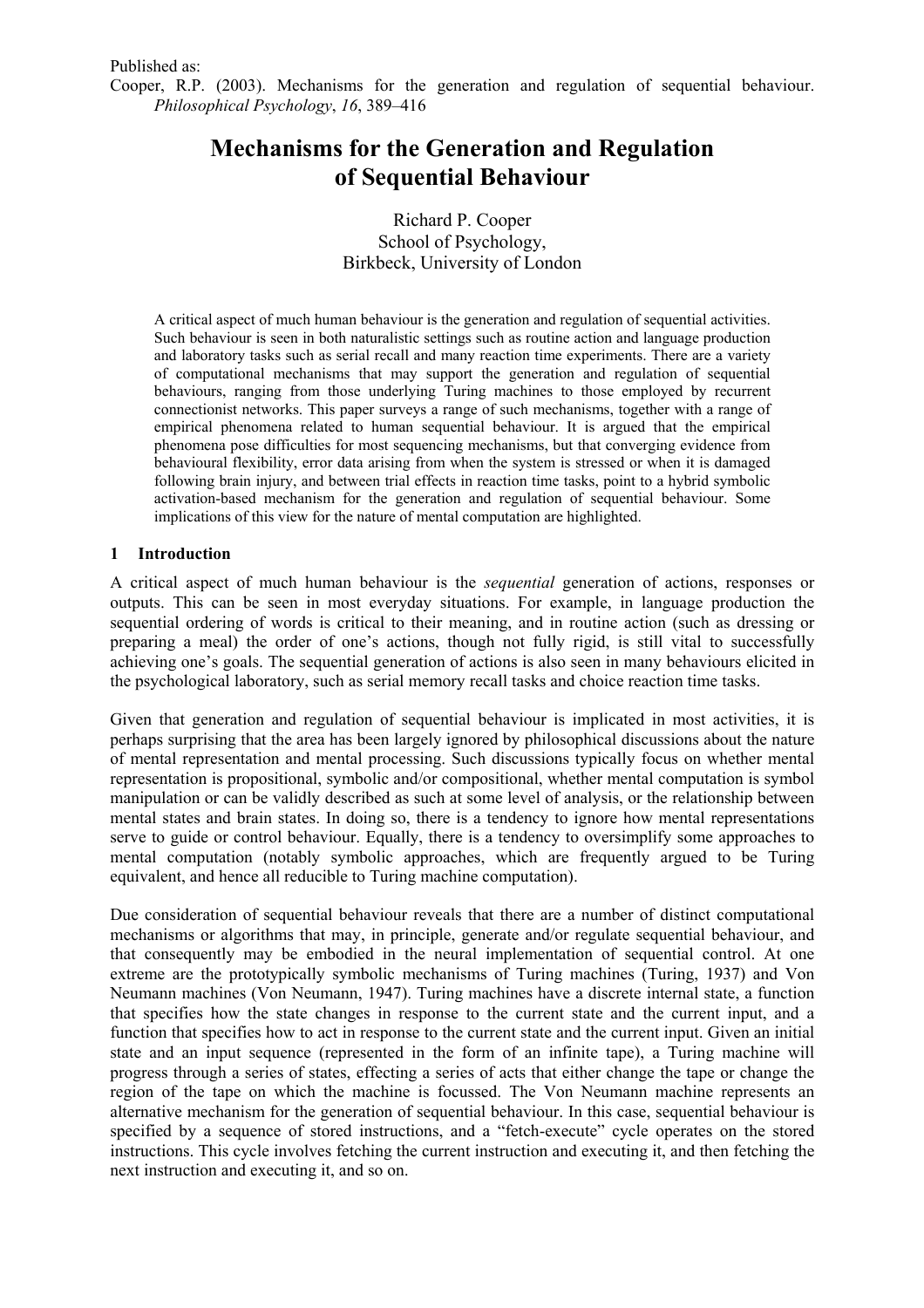Turing and/or Von Neumann machines are frequently cited by philosophers of cognitive science as representing the standard model of symbolic computation within cognitive science (e.g., Bechtel  $\&$ Abrahamsen, 1991; Frawley, 1997; Dawson, 1998; Van Gelder, 1998; Frawley, 2002). They are equally frequently attacked as poor models of cognitive processing. Dawson (1998) summarises the principal arguments against the approaches: serial processing (as effected by both approaches) is too slow for most cognitive behaviour; the structure/process distinction arising from the separation of the machine from the transition functions or program leads to brittleness that cannot capture the subtle effects of, for example, physical damage analogous to that resulting from minor brain injury; discrete symbolic processing is insufficiently flexibility to deal with continuous, noisy or graded inputs; and symbolic systems are biological implausible and fail to account for learning.

Dawson's arguments apply to Von Neumann machines and the standard interpretation of Turing machines, but they do not apply to all symbolic mechanisms for the generation of sequential behaviour. First, Wells (1998) has provided an interpretation of Turing machines that side-steps the arguments. Wells suggests that Turing machines provide a good model of human cognition when the infinite tape is viewed as a representation of the environment (as, he asserts, Turing intended it to be). In making this argument, Wells adopts a highly abstract view of mental processing, and while the argument is compelling, the highly abstract nature of the Turing sequencing mechanism entailed by the view provides little insight into the implementation of a sequencing mechanism at the representational and algorithmic level. Second, and more critically, production systems (as described below) provide a symbolic control mechanism that may support parallel, fine-grained cognitive processing, and hence that has the potential to avoid the difficulties enumerated by Dawson (1998).

Additional alternative sequencing mechanisms that avoid Dawson's criticisms are embodied in interactive activation networks (Rumelhart & Norman, 1982; McClelland, 1992) and recurrent connectionist networks (Jordon, 1986; Elman, 1990; Plaut & McClelland, 1993). In fact, production systems, interactive activation networks, and recurrent networks all provide viable mechanisms for the cognitive control of sequential behaviour, and these mechanisms form the principal points of departure for the discussion below.

Historically, the computational mechanisms supporting sequential behaviour where first discussed by Lashley (1951), who contrasted approaches to behaviour based on "chaining" of actions (i.e., where each action acted as a cue for subsequent actions) with those based on activation or priming of actions (i.e., where action representations have an activation value and behaviour is triggered when a representation exceeds some threshold). Lashley suggested that data from, for example, errors in writing and speaking, supported an activation-based view, rather than a chaining view. The theory and practice of computation and cognitive modelling have advanced greatly since Lashley's work, and the debate must now consider production systems, and be informed by the results of numerous simulation studies.

So-called chaining models have also developed greatly since Lashley's (1951) critique. Recurrent network models (which we identify with chaining models) have demonstrated that complex behaviours and error patterns can be simulated, and even acquired, using a basic chaining mechanism. Many of Lashley's criticisms still hold, however. In particular, error data (from both speech and action) strongly imply that behavioural units are primed in anticipation of their production. It is this priming that recurrent networks fail to capture, but that comes naturally to interactive activation models. Lashley's position has also been strengthened by the arguments and models of Houghton  $\&$ Hartley (1996), who presented a series of gradually more complex interactive activation models illustrating more complex aspects of sequential behaviour.

The sequence generation/regulation debate mirrors a number of other debates in the cognitive sciences, such as that concerning the nature of mental representation (local or distributed: see Hinton *et al.*, 1986; Page, 2000), whether various cognitive processes (such as word reading (Seidenberg & McClelland, 1989; Plaut & McClelland, 1993; Coltheart *et al.*, 1993), or object semantics (Shallice, 1987; Riddoch *et al*., 1988)) are implemented by single route or dual route mechanisms, and whether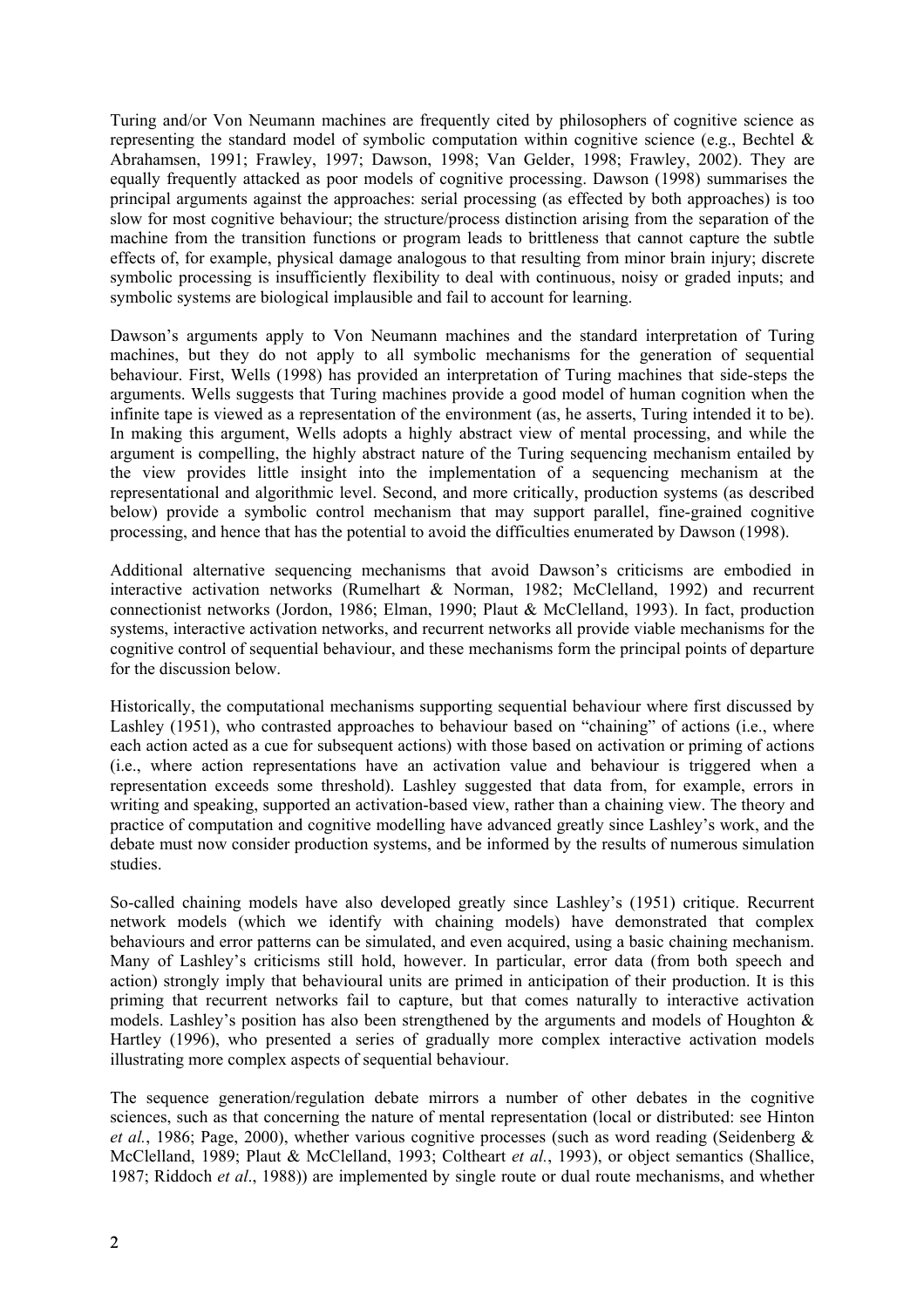the cognitive architecture is unitary (Newell, 1990) or composed of interacting functional modules (e.g., Shallice, 1988; Cooper & Shallice, 1995; Anderson *et al.*, submitted). Such debates need not be resolved dogmatically in favour of either side (e.g., mental representation may involve both local and distributed representations), and the resolution proposed here of the sequence generation/regulation debate is a hybrid one.

This paper adopts the following strategy. We begin by elaborating the three computational mechanisms for sequencing behaviour identified above. This is followed by a review of some empirical phenomena relating to the generation and regulation of sequential behaviour, together with a discussion of existing computational models of these phenomena. The review suggests a hybrid activation-based production system mechanism for the generation and regulation of sequential behaviour. The general discussion raises issues relating to this conclusion, discusses existing architectures which are consistent with it, highlights implications fort he connectionist/symbolic debate, and points to some resulting challenges.

## **2 Computational Mechanisms for Sequential Behaviour**

## *2.1 Production System Control*

Work on human problem solving in the 1960s led to the introduction to cognitive psychology by Newell, Simon and colleagues of production systems (see, for example, Newell & Simon, 1972, Newell, 1973). A production system consists of two memories (working memory and production memory), and a cyclic control regime that operates on those memories (see Figure 1, left). Working memory elements represent discrete units of information concerning the system's conception of the current state of processing. Production memory elements are rules that specify conditions under which existing working memory elements may be deleted or new working memory elements may be added. Working memory elements are typically structured (i.e., not atomic), and production rules typically contain variables that may match against parts of different working memory elements. As a simple illustration, working memory might contain elements such as:

```
taller(kim, sandy) 
taller(sandy, leslie)
```
with the intended interpretation that Kim is taller than Sandy and Sandy is taller than Leslie. Production memory might then contain a general rule expressing the fact that "taller" is a transitive relation:

| IF:   |  | taller $(X, Y)$ is in working memory & |
|-------|--|----------------------------------------|
|       |  | taller $(Y, Z)$ is in working memory   |
| THEN: |  | add taller $(X, Y)$ to working memory  |

where  $X$ ,  $Y$  and  $Z$  are variables.

Production rules represent general ways in which the contents of working memory may be modified. A full-scale production system will generally have tens or even thousands of production rules. The purpose of the production system control regime is to find all ways of binding variables in production rules such that the conditions of those production rules are satisfied, to then select one instance, and finally to apply that production instance by modifying working memory accordingly. The control regime consists of two phases (see Figure 1, right). In the *recognise* phase the system determines all matching production instances and selects one instance from this set. The instance is applied or fired in the *act* phase. The process then repeats, with recognise and act phases alternating until the system is explicitly halted.

Input and output are typically handled within production systems through the addition of perceptual modules, which may add elements to working memory, and motor modules, which either monitor working memory for motor commands or which are triggered directly by productions with specialised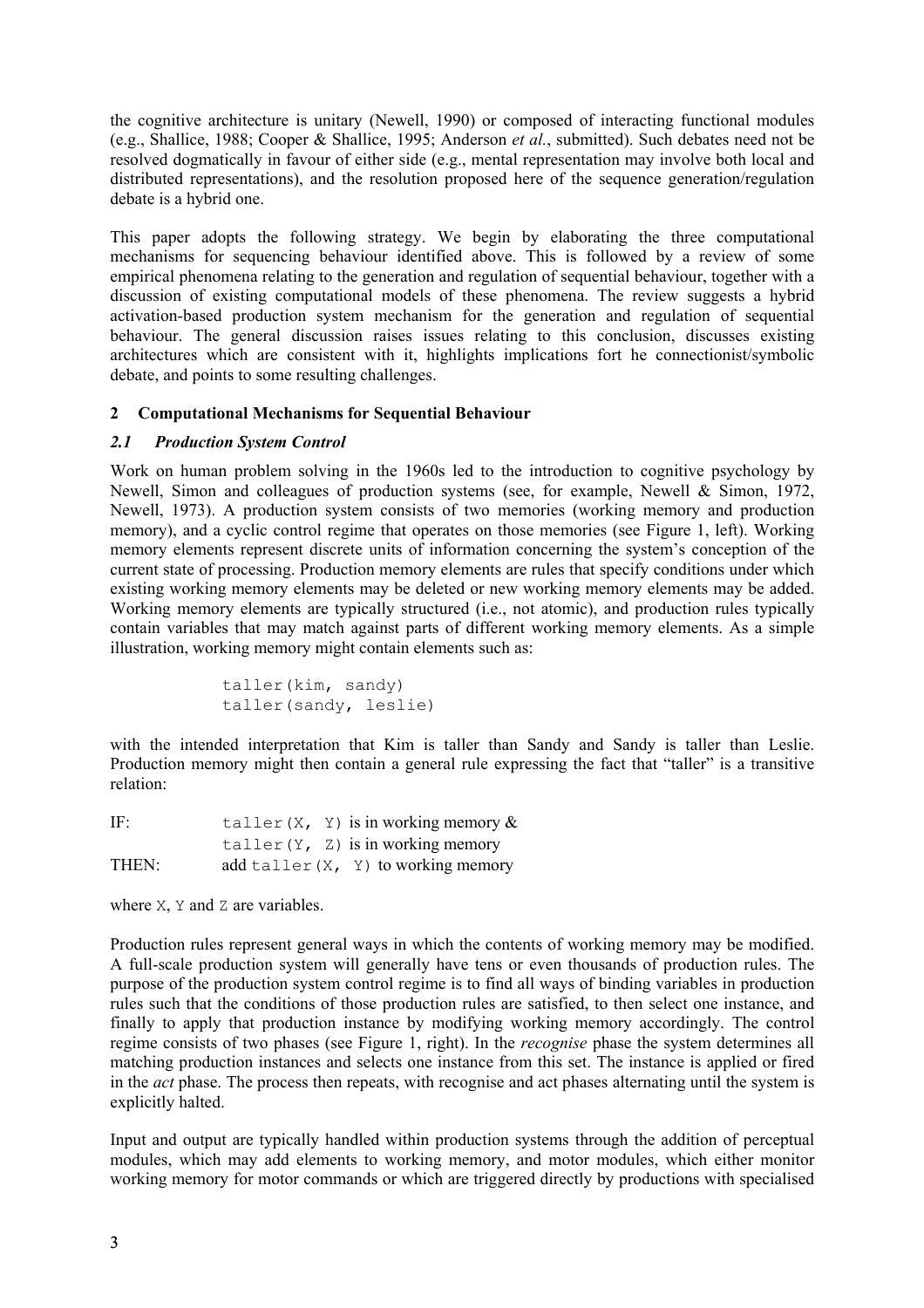

#### **Structure**

**Process** 

Figure 1: Structure and process in a generic production system

actions. Processing (and motor output) may thus be controlled by the effects of one production triggering another production or by new input triggering a different production, effectively interrupting ongoing processing.

C*onflict resolution* is the process by which one production instance is chosen. Production systems generally include a variety of principles to guide conflict resolution, such as favouring production instances that match many working memory elements over those that match few (on the assumption that such rules will correspond to special cases while rules that match few elements will correspond to general or default rules), and favouring rule instances that match recently created working memory elements over rule instances that match working memory elements that have been present for some time (on the assumption that new information is likely to be more relevant to current processing than old information). Conflict resolution plays a pivotal role within production system control because it dictates which production instance will be applied when multiple production instances are simultaneously applicable.

Production systems have been used extensively in modelling human problem solving (e.g., Newell  $\&$ Simon, 1972), cognitive skill (e.g., Anderson, 1993) and even cognitive development (Klahr *et al.*, 1987). They also form the basis of several cognitive architectures, including Soar (Laird *et al.*, 1987; Newell, 1990), ACT-R (Anderson, 1993; Anderson & Lebiere, 1998; Anderson *et al.*, submitted; see also Anderson, 1976), 4-CAPS (Just & Carpenter, 1992; Just *et al.*, 1999), and EPIC (Meyer & Kieras, 1997; Kieras & Meyer, 1997; Kieras *et al.*, 2000), and through these architectures have been applied to a wide range of cognitive tasks.

Production system control has much to recommend it with respect to cognitive control, especially when compared to Von Neumann and Turing control: it is flexible (there is no explicit sequencing specified for productions, so they may fire in response to the changing contents of working memory, rather than according to some hard-wired schedule), production rules can be understood as discrete units of knowledge, and learning can be accommodated by mechanisms which add production rules to production memory. The prime disadvantage is arguably the conflict resolution sub-process, which in its basic form can be overly rigid. This is reflected by the fact that all four cognitive architectures cited in the previous paragraph adopt different approaches to conflict resolution.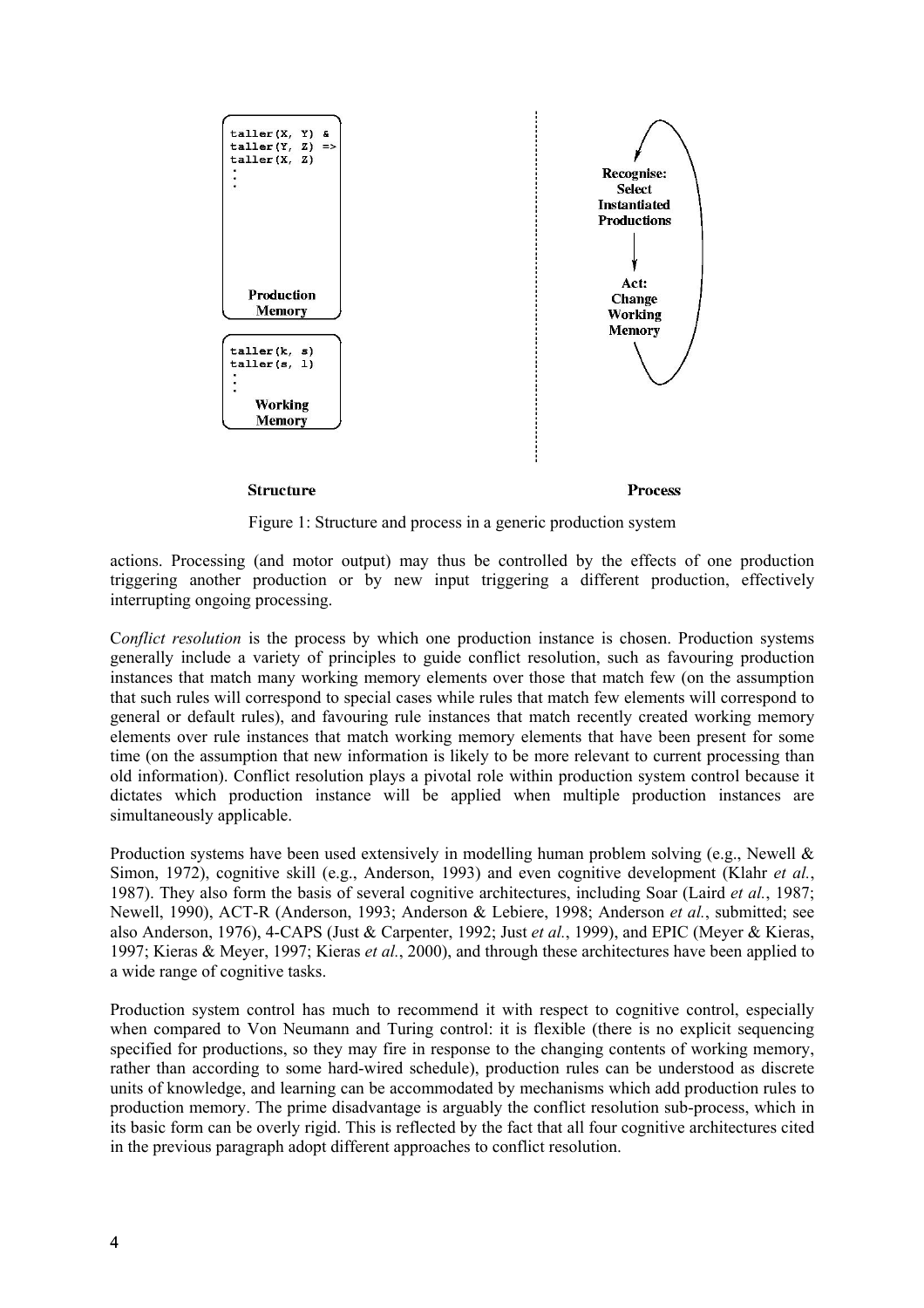

Figure 2: Structure and process in interactive activation control

#### *2.2 Control via Interactive Activation*

Sequential behaviour may also be controlled through the mechanism of interactive activation. An interactive activation network consists of a set of nodes or units at least some of which correspond to the individual outputs or responses that the network may generate. These nodes have activation values that may vary, typically between zero and one. Nodes are subject to excitatory and inhibitory interactions with other nodes within the network. Critically, inhibitory interactions within subsets of nodes ensure that only one node within such a subset may be highly active at a time. Interactive activation networks typically employ a threshold, with behaviour being controlled by any response node whose activation exceeds that threshold. (See McClelland (1992) for further details.)

To illustrate, consider the McClelland & Rumelhart (1981) interactive activation model of word and letter recognition. This includes feature nodes, letter nodes and word nodes. Word nodes are excited by those letter nodes that correspond to the letters which make up the corresponding word. Word nodes are also inhibited by other word nodes, by an amount proportional to the activation of the other word nodes. Similarly, letter nodes are activated by feature nodes that correspond to the features of the letter, and letters at the same position within a word inhibit each other. Figure 2 shows a schematic fragment of the network.

Processing in the network is initiated by activating the feature nodes corresponding to a particular stimulus. Activation then propagates to letter nodes that contain those features. Inhibition between letter nodes at each position will normally ensure that exactly one letter node at each position within a word will become active. While this is happening, activation propagates from the letter nodes to the word nodes (and back). The propagation of activation is generally modelled through a cyclic process, and the number of cycles required for the network to yield a response (i.e., before a word node exceeds the network's threshold) under various conditions may be related to the time taken for participants to identify words under equivalent conditions.

In this basic form, interactive activation networks allow multiple sources of excitation and inhibition to be weighed up in the generation of a single response. Interactive activation networks may be augmented to produce sequences of responses by including a mechanism to inhibit the initial response after it has been generated. The dynamics of activation flow will then normally lead to the generation of a second response. This too may be inhibited, leading to a third response, and so on.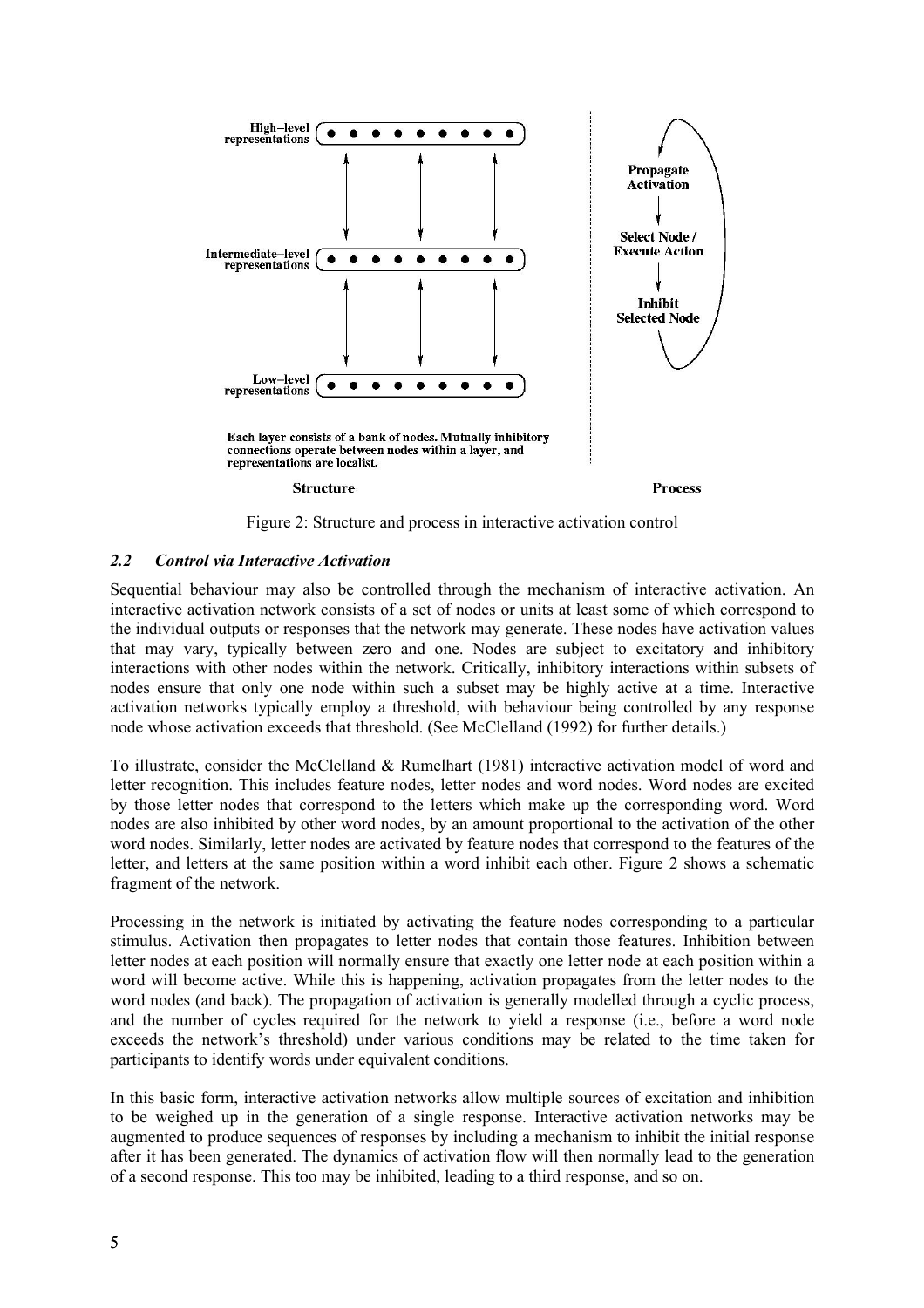The interactive activation approach has been used to model sequential behaviour in a range of domains, including typing (Rumelhart & Norman, 1982), language production in normals and neurological patients (Dell, 1986; Dell *et al.*, 1997), sequence learning and recall (Houghton, 1990), memory for serial order (Burgess & Hitch, 1992; Henson, 1998), spelling (Houghton *et al.*, 1994; Glasspool, 1998), short-term memory for non-words (Hartley & Houghton, 1996) and the control of routine action (Cooper *et al*., 1995; Cooper & Shallice, 2000). Interactive activation has also been used to control separable cognitive processes or functions. Thus, Cohen *et al.* (1990: see also Cohen & Huston, 1994) present a model of the control of reading and colour naming sub-processes in the Stroop task. Further interactive activation models in this and related domains are described by Botvinick *et al*. (2001) and Gilbert & Shallice (2002).

The crux of the interactive activation approach is lateral inhibition between competing nodes: nodes that are mutually exclusive normally inhibit each other by an amount proportional to their own activation. This prevents multiple mutually exclusive nodes from becoming simultaneously active. There are two keys to generating sequential behaviour within an interactive activation network: the differential activation of response units during a task (also known as the application of an activation "gradient" over the response units) and the inhibition of each response node when its activation exceeds the network's threshold.

## *2.3 Recurrent Network Control*

Recurrent connectionist networks provide a third alternative mechanism for the controlled generation of sequential behaviour. A simple recurrent network consists of a series of layers of nodes (typically three), with nodes in each layer connected to subsequent layers, and with nodes in one layer feeding back to nodes in a previous layer (cf. Jordon, 1986; Elman, 1990). Processing consists of activating the nodes in the first layer (which represents the input), and allowing this activation to propagate through connections to internal layers and then to the output layer (which represents the output) using standard feed-forward connectionist techniques (cf. Bechtel & Abrahamsen, 1991). Feedback allows the output generated at any point to be dependent upon previous inputs and outputs, and learning algorithms may be applied to adjust connection strengths between nodes such that specified inputs result in the generation of specified sequences of outputs. Figure 3 shows the basic arrangement for a three-layer "Elman-style" net.

Learning within an Elman net ensures that the internal layer grows to represent a kind of context. The network's behaviour can then be analysed in terms of a state-dependent input/output mapping plus a state transition function: each input pattern generates an output which is dependent on the network's state, while simultaneously altering the network's state. Hence outputs depend on both the current input and previous processing. In this way, recurrent network control implements a continuous equivalent of Wells' (1998) interpretation of a Turing machine.

The simple recurrent network described above may be extended to allow feedback loops within layers (i.e., doing away with an explicit context layer), but regardless of such extensions, recurrent networks differ from interactive activation networks in two critical ways. First, representation within an interactive activation network is localist, whereas within a recurrent network it is distributed. Second, recurrent networks do not employ inhibition between competing subsets of nodes.

Recurrent network techniques have been applied to a range of cognitive tasks, including sentence processing (Elman, 1990, 1993), sequence learning (Cleeremans, 1993), single-word reading and its disorders (Hinton & Shallice, 1991; Plaut & Shallice, 1994), and the sequential generation of actions (Botvinick & Plaut, 2000, submitted). They have also been used to develop a control system for a hybrid modular cognitive architecture (the CAP architecture of Schneider and colleagues: see Detweiler & Schneider, 1991; Schneider & Oliver, 1991).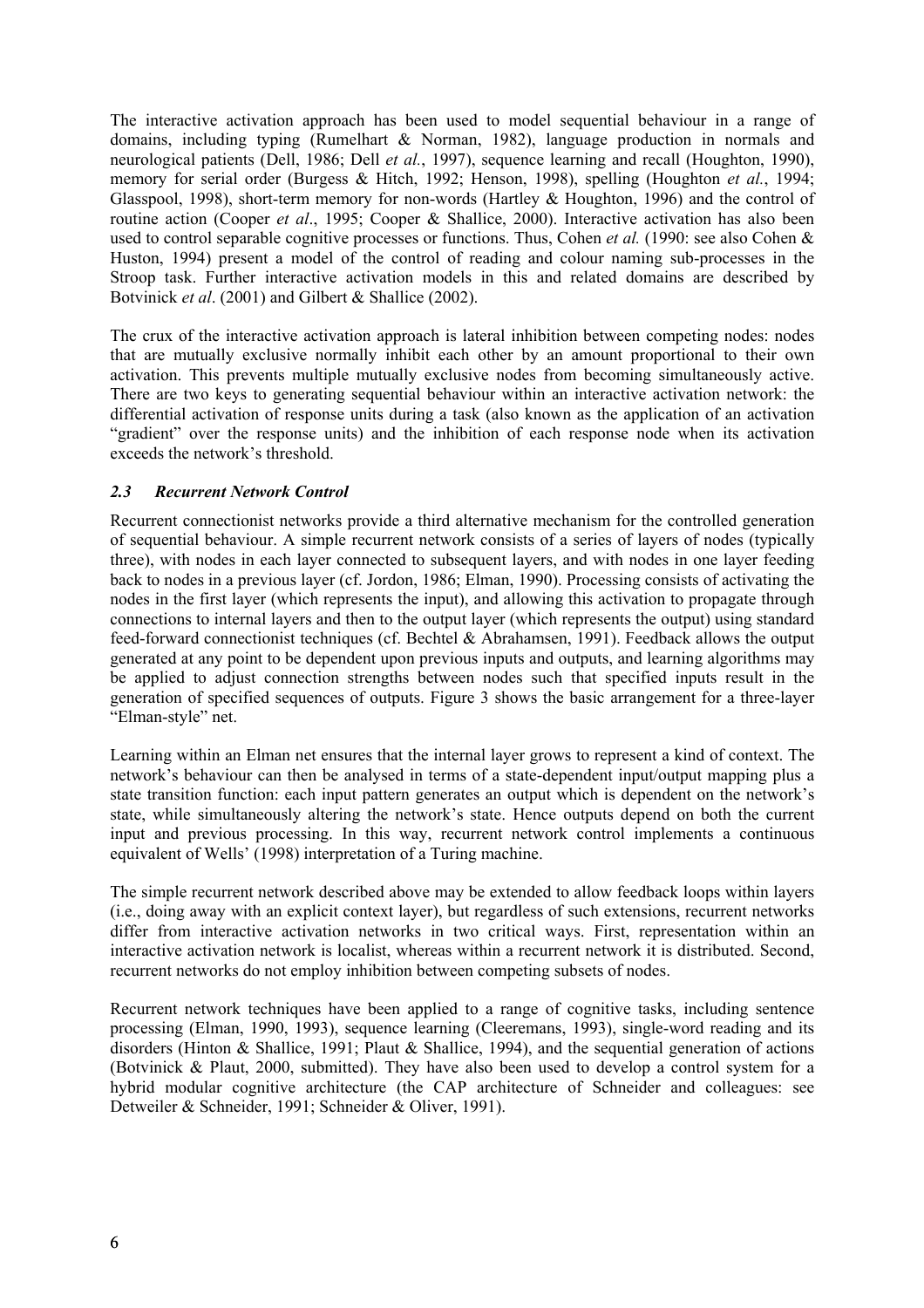

Figure 3: Structure and process in recurrent network control

#### *2.4 Recurrent Networks and Interactive Activation: Equivalent Mechanisms?*

There is a correspondence between critical aspects of functioning in recurrent networks and interactive activation networks. With fixed input a recurrent network will generally settle into a stable state. Such a state is known as an attractor state. Similarly, with fixed input an interactive activation network will generally settle into a state where one node within any set of competing nodes is active. Attractor states may therefore be viewed in some sense as the recurrent network analogue of nodes within an interactive activation network. If this correspondence could be formalised (e.g., though a mechanistic procedure for converting one network to the other), then recurrent networks and interactive activation networks could be viewed as alternative descriptions of a single mechanism. The recurrent network view would then seem to offer several advantages. First, within recurrent networks attractor states (and hence internal representations) are acquired in response to external input and learning. They are not pre-specified as with interactive activation networks. Second, recurrent networks do not require an explicit mechanism (lateral inhibition) to ensure that they represents just one state at a time: attractor states are naturally disjoint. (More precisely, attractor states may develop to reflect the structure of the task, possibly resulting in either disjoint or additive attractors depending on the nature of the task: Plaut & McClelland, 1993). Lateral inhibition is required within interactive activation networks specifically to prevent multiple nodes from becoming simultaneously active.

While the above correspondence suggests a potential equivalence between recurrent and interactive activation networks, critical to any such equivalence would be a demonstration of how representations could develop within recurrent networks such that a specific input would encourage the network to move towards a specific attractor state, in the same way that excitation of a specific node within an interactive activation network encourages that network to settle into a state in which that node is most active. However, exact equivalence (in the form of a mechanistic translation) remains to be demonstrated, and different properties of the two approaches (e.g., the form of error to which each is susceptible, as discussed below) argue against any direct mapping.

#### **3 Relevant Empirical Phenomena**

The computational mechanisms described in the previous section are all able to generate sequences of outputs. If sequential behaviour consisted only of abstract output sequences then one would not be able to discriminate between the mechanisms on purely behavioural grounds. However, human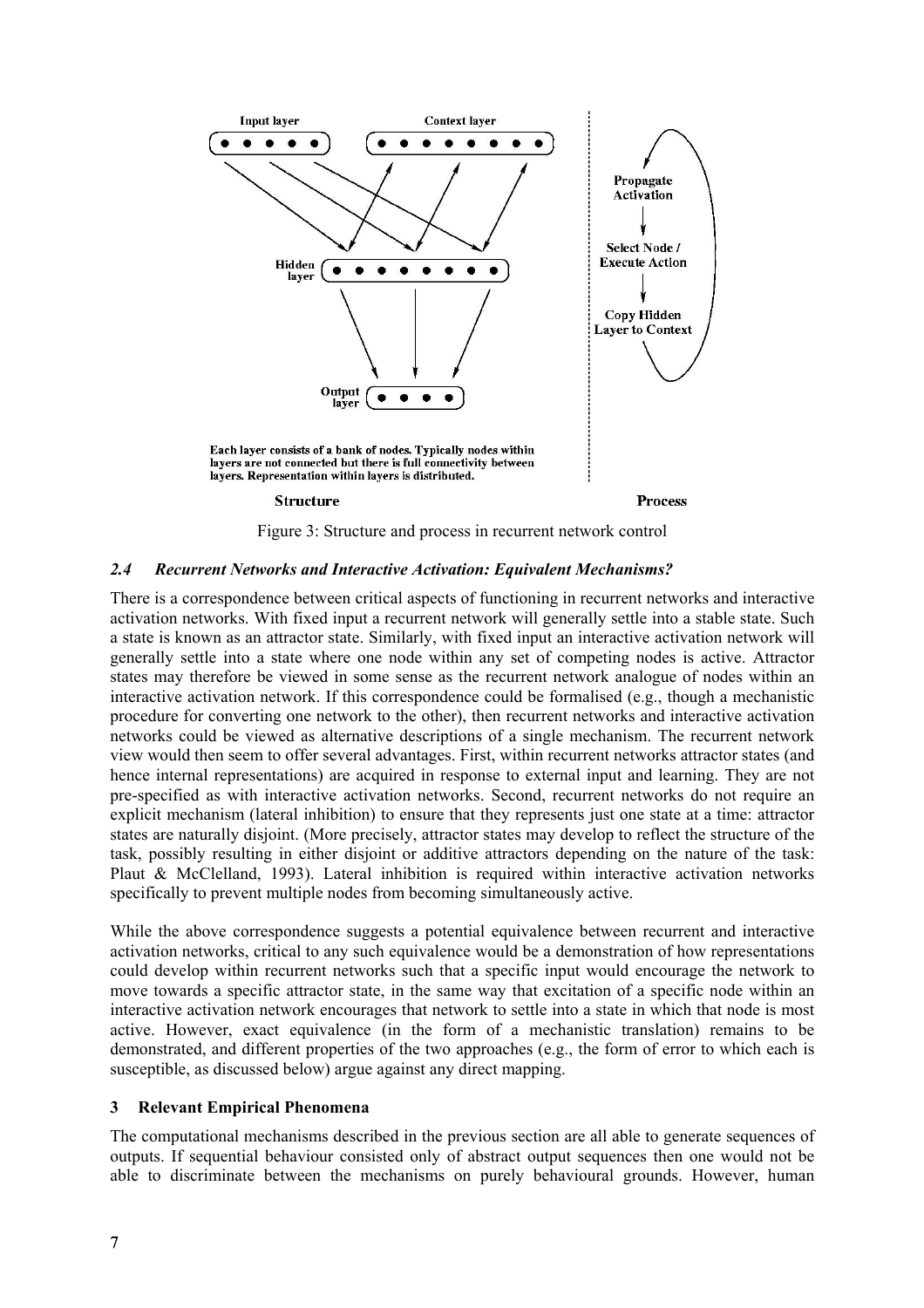sequential behaviour exhibits a number of characteristics that provide insight into its underlying computational mechanisms. First, there are insights that stem from the capabilities and weaknesses of the behaviour control system or systems. Sequential behaviour is susceptible, for example, to several characteristic types of errors, and these types of error do not naturally arise from each of the computational mechanisms described in the previous section. Second, there are insights that stem from the timing of behaviour, and in particular the effects of recent prior experience on reaction times in a range of laboratory tasks. Again, these effects are more easily explained under some sequential mechanisms than others. This section elaborates on insights from these two sources by describing a range of robust empirical effects and reviewing existing computational accounts of those effects.

## *3.1 Routine and Non-Routine Action*

#### *3.1.1 Action Slips and Lapses*

Routine functioning of the cognitive/behavioural control system requires that it be able to generate behavioural sequences such as those involved in grooming, feeding and moving around the environment. For example, the system must be able to control one's behaviour whilst brushing one's teeth, or control the routine for commuting between home and work. These sequences involve performing a series of relatively basic actions in an appropriate order and in a manner that is both dependent upon one's specific goals and responsive to the immediate (changing) environment. Thus, the basic actions involved in brushing one's teeth will depend upon the location of the toothbrush and toothpaste (which may vary from occasion to occasion), and possibly also the time available and the type of food recently consumed. The behavioural control system must therefore be sensitive to both internally generated goals and external constraints.

While the behavioural control system is capable of generating reasonably complex behaviours, it is also prone to certain kinds of error. Reason (1978, 1984) and Norman (1981) conducted diary studies in which participants recorded their slips and lapses of action. Common errors included omission of steps (e.g., failing to put a teabag in the tea-pot when preparing a pot of tea), anticipatory errors (e.g., inserting a key in a door with one hand and then attempting to open the door with the other before turning the key), perseverative errors (e.g., when adding lumps of sugar to tea/coffee failing to stop after the intended amount), object and place substitution errors (e.g., placing a mug of freshly prepared coffee, instead of the milk, in the fridge) and capture errors (e.g., counting "eight," "nine," "ten," "jack," "queen," "king" when counting the pages copied by a photo-copier).

These kinds of slips and lapses provide some insight into the functioning of the behavioural control system. Capture errors, for instance, generally occur when there is some contextual overlap between the intended and capturing sequences (e.g., both include similar actions that are performed in similar contexts), and when both sequences are well-learnt. This suggests that the internal representation of well-learnt action sequences may be confused (e.g., because their representations are "close" within the space of cognitive representations or because performance of one effectively primes the other).

Two computational models of the control of routine action have recently been proposed. Cooper & Shallice (2000: see also Cooper *et al*, 1995) present a hierarchically structured interactive activation model whereas Botvinick & Plaut (2000, submitted) present a recurrent network model. Both models perform a similar routine task: making a cup of instant coffee, and both models are able to perform the task normally (i.e., generating appropriate actions in sequence) or with occasional slips and lapses. In the Cooper & Shallice model slips and lapses arise either from the effects of random noise on the spreading of activation or from inappropriate regulation of various activation sources (e.g., insufficient top-down or bottom-up activation). Noise in the propagation of activation is the only factor that may lead to errors in the Botvinick & Plaut model.

Notwithstanding various criticisms that may be made of the models, they demonstrate that the computational mechanisms underlying interactive activation and recurrent networks are in principle capable of controlling routine action and generating human-like slips and lapses. This contrasts with production systems, which in their basic, discrete, symbolic, form would appear to be at odds with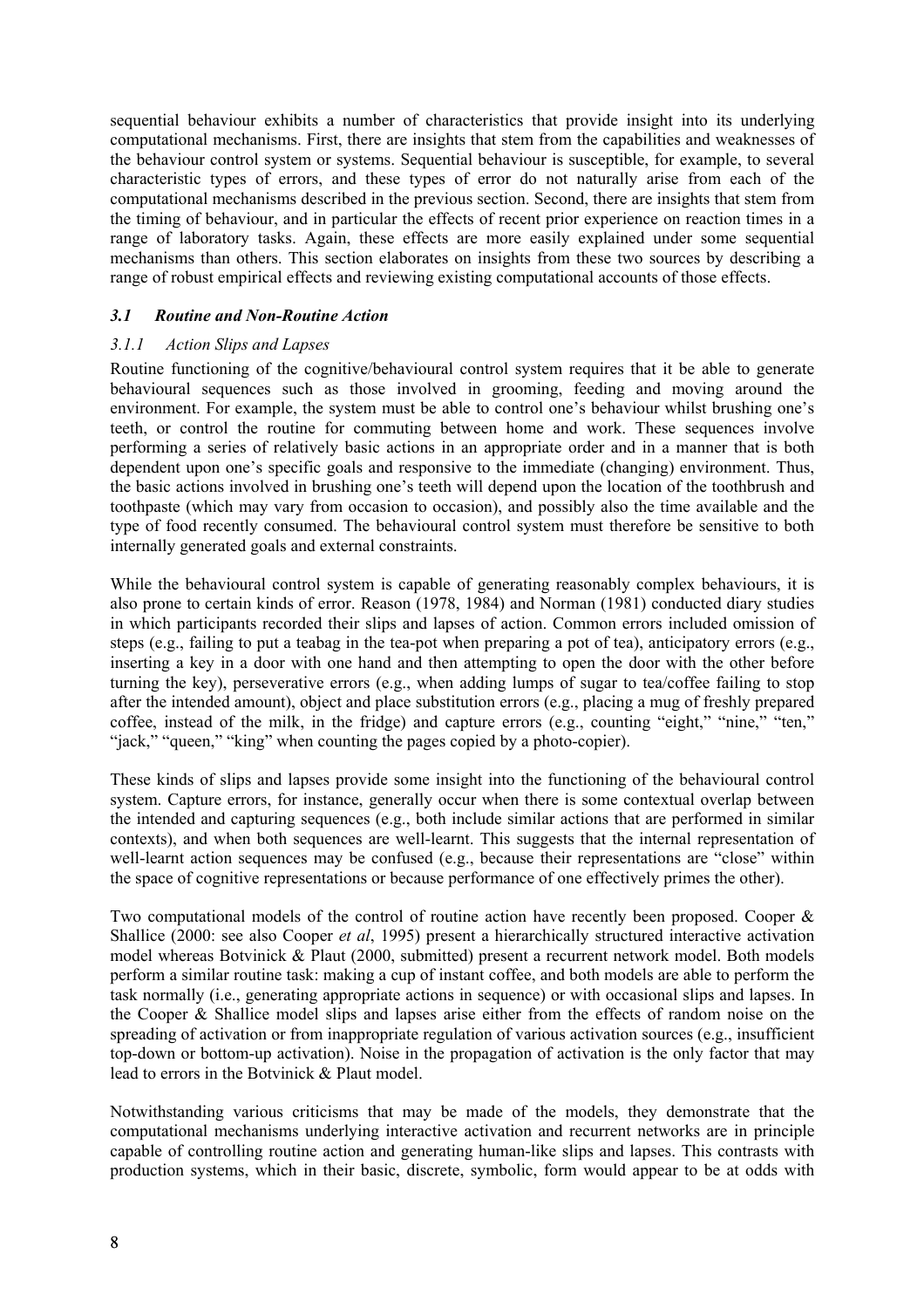action lapses. However, error data cannot fully rule out production system control. It appears more viable when supplemented with graded condition matching and stochastic production firing, so that productions which don't quite match the current state have an opportunity to fire, as, for example, in the ACT-R architecture (Anderson & Lebiere, 1998; Anderson *et al.*, submitted).

#### *3.1.2 Disorders of Routine Action*

Errors in routine behaviour are also common in patients with certain forms of brain injury. The behaviour of patients with extensive frontal lesions, for example, can be grossly disorganised (Luria, 1966; Duncan, 1986; Schwartz *et al.*, 1991; Schwartz *et al.*, 1995; Humphreys & Forde, 1998), with behaviour being dominated by errors similar to the slips and lapses of normals. Thus, Luria (1966) reported one patient with extensive frontal lesions who, when asked to light a candle, continued to strike the match even after it was lit (a perseverative error). On another occasion after lighting the candle a patient started to "smoke" it as if it were a cigarette (a capture error). Luria suggests that such behaviours result from "the gross disintegration of the 'preliminary synthesis' of intended actions and by disturbances of the process of comparison of intention and effect" (Luria, 1966, p. 238).

Other interpretations of the difficulties of frontal patients are possible. A common view is that the frontal lobes are critical for the inhibition of prepotent responses (see, for example, Perret, 1974; Burgess & Shallice, 1996). On this view the behaviour of frontal patients is driven more by overlearned routines and environmentally triggered behaviours than by goals or desires. Alternatively, Goldman-Rakic (1987) argues that the frontal lobes are primarily responsible for the maintenance of information in working memory. Following this position, Kimberg & Farah (1993) suggest that the difficulties of frontal patients, including those relating to behavioural control, are due to the weakening of links between related elements within working memory. This position is consistent with frontal behaviour resulting from "the gross disintegration of the 'preliminary synthesis' of intended actions", but de-emphasises the role (if any) of monitoring. A related view is offered by Duncan *et al.* (1995), who suggest that frontal patients have difficulty maintaining goal information, and that action disorganisation of frontal patients is a consequence of goal "decay."

Disorganisation of routine action has been successfully modelled in both the interactive activation framework (Cooper *et al*., 1995; Cooper & Shallice, 2000) and the recurrent network framework (Botvinick & Plaut, 2000, submitted). Action disorganisation is simulated through the addition of substantial noise or through lesioning pathways between functionally distinct sets of nodes. Some errors of action disorganisation have also been simulated within the ACT-R production system architecture (Kimberg & Farah, 1993) by reducing the spread of activation between related working memory elements.

A second form of neurological damage—temporo-parietal lesions of the left cerebral hemisphere may also lead to disorganisation of simple actions (e.g., Liepmann, 1920; Lehmkuhl & Poeck, 1981; DeRenzi & Lucchelli, 1988). While some aspects of behavioural breakdown in patients with such lesions are similar to those of frontal patients, DeRenzi & Lucchelli (1988) interpret the breakdown in terms of a deficit in access to an hypothesised semantic store of object/action knowledge. On this account, the deficit is therefore not a control deficit, but a deficit in access to the knowledge employed by control processes. The dissociation of control and knowledge is a problem for accounts of action in which control and knowledge are inter-twined, such as the recurrent network model of Botvinick  $\&$ Plaut (2000, submitted). However, the degree of dissociation is open to debate, and recurrent network models cannot be ruled out until further case studies demonstrate an unequivocal dissociation between knowledge and control.

A number of additional neuropsychological deficits with implications for the generation and regulation of sequential behaviour have been documented. For example, utilisation behaviour (Lhermitte, 1983; Shallice *et al*., 1989) arises from damage to the orbital surfaces of the inferior frontal lobes and/or the head of the caudate nucleus, and involves an apparent inability by afflicted patients to inhibit behaviours triggered by the immediate environment. Thus, Lhermitte (1983) describes a patient who, when confronted with a pair of spectacles, picked up the spectacles and put them on, even though he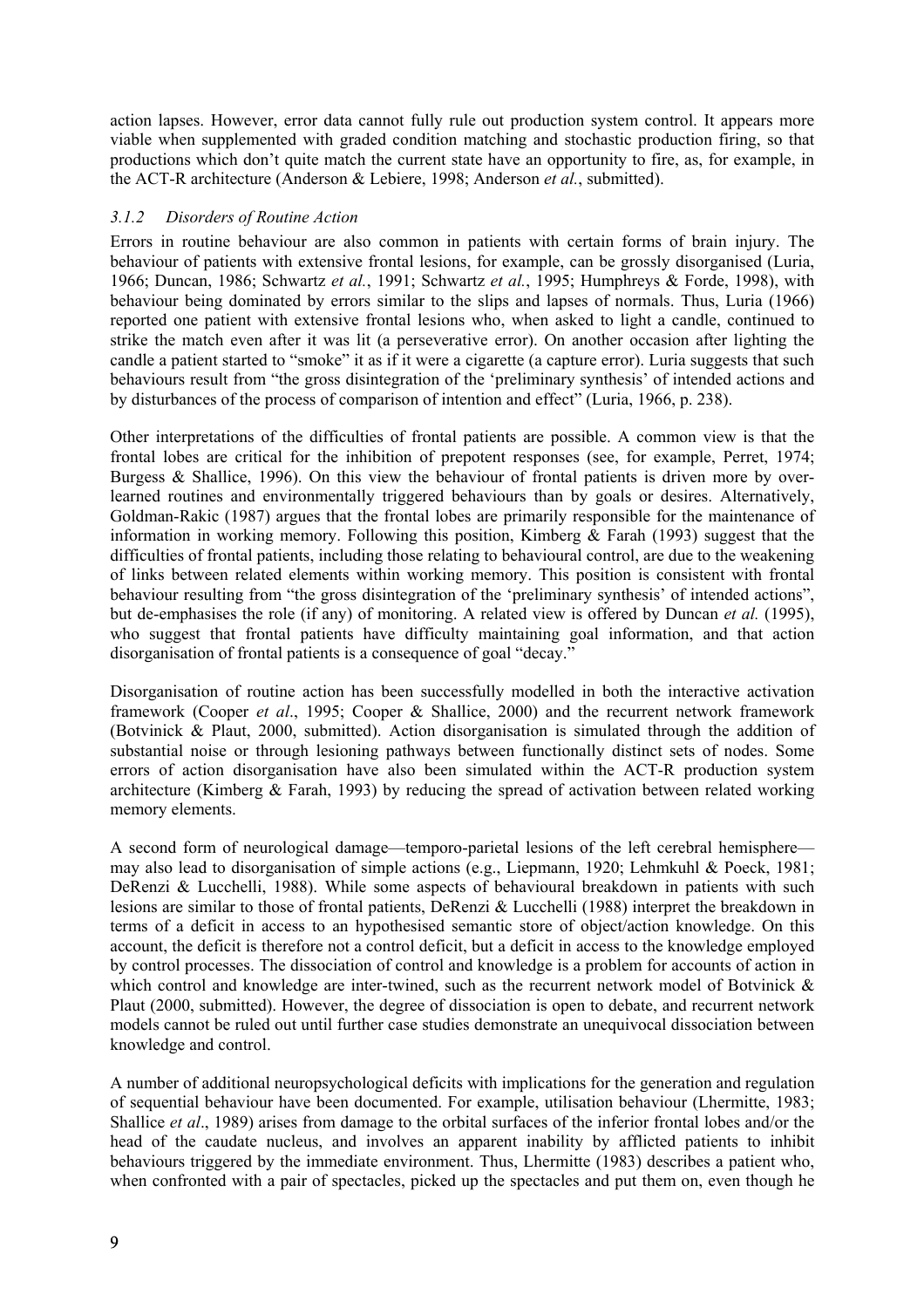was already wearing spectacles. Alien (or anarchic) hand syndrome (e.g., Della Sala *et al*, 1991) is a disorder that is in some ways related. Patients with this syndrome show an extreme form of utilisation behaviour but only with one hand, often such that the actions of the anarchic hand conflict with the actions of the "normal" hand (and the reported intentions of the patient).

Utilisation behaviour suggests that the sequential generation and regulation of behaviour can be influenced by the visual environment. Empirical studies with neurologically healthy participants (e.g., Rumiati & Humphreys, 1998; Tucker & Ellis, 1998) have demonstrated that the visual environment can effectively prime certain actions, and utilisation behaviour would appear to reflect uninhibited or overactive priming of this sort. This evidence further supports an activation-based action control system, such as that employed in the above-mentioned models of action.

The control of action may also be affected by disorders of the dopamine system, including Parkinson's disease, schizophrenia and amphetamine psychosis. Under-activity of the dopamine system (as in Parkinson's disease) appears to be related to bradykinesia, a marked slowing of action initiation. In contrast, over-activity of the dopamine system (seen in some cases of schizophrenia and amphetamine psychosis: Frith, 1992) has been related to increased response rates and stereotyped behaviour (Lyons & Robbins, 1975; Frith, 1992). These disorders provide further support for an activation-based substrate underlying action control, and Cooper & Shallice (2000) explicitly demonstrate how action initiation and response rates vary with one parameter (the degree of self activation) within their interactive activation schema network. This parameter may be regarded as a loose analogue of dopamine concentration or receptivity. With regard to other sequence control mechanisms, one may speculate that a similar parameter may have a similar effect within an ACT-R production system model. However, this does not generalise to the only existing recurrent network model of action control (Botvinick & Plaut, 2000, submitted), which generates actions in sequence at a fixed rate (of one action per processing cycle). In order to generate response rates, this model would need to be augmented, perhaps through the addition of a settling process in the output layer. However, in the absence of an explicit demonstration it is unclear if such an augmented model would still produce the other target behaviours.

## *3.1.3 Monitoring and Error Correction*

Slips and lapses in normal action do not go unnoticed or uncorrected. The action control system appears to monitor behaviour and modulate it on detection of an error. Empirical studies of action monitoring and error correction in routine action are rare, presumably because of the difficulties in eliciting errors in routine situations. One exception is that reported by Humphreys *et al.* (2000). In this study participants were required to complete a number of "everyday" tasks (such as preparing a letter for posting) while simultaneously completing a second, cognitively demanding, task (the Trails task, which requires participants to generate a verbal sequence of letters and digits according to specified rules). The dual task situation led to substantial error rates on the everyday tasks, with omission errors being most frequent. However, participants also produced a number of aborted reach actions, in which they began to reach to one object, but then discontinued the reach. In addition, 37 of the 74 action errors produced by participants occurred immediately after a self-corrected error on the Trails task. The occurrence of errors following self-correction on the Trails task suggests that the generation of responses in the Trails task is monitored, and that error correction interferes with production of actions in the everyday task. The suppression of actions prior to their completion (i.e., the discontinued reach actions) also suggests on-line monitoring of behaviour in the everyday tasks.

Humphreys *et al*. (2000) thus provides empirical evidence for processes or mechanisms of monitoring and error correction operating alongside the sequential generation of action, and a complete account of the sequential generation and regulation of action must incorporate such processes or mechanisms. Cooper *et al*. (in preparation) have demonstrated how the interactive activation model of Cooper & Shallice (2000) may be extended with rudimentary processes of monitoring and error correction. The extensions make use of action preconditions and postconditions that are required within the basic model for action sequencing. While the resulting model is still highly reliant upon interactive activation for the generation of actions in sequence, it also has a strong hybrid flavour, with the flow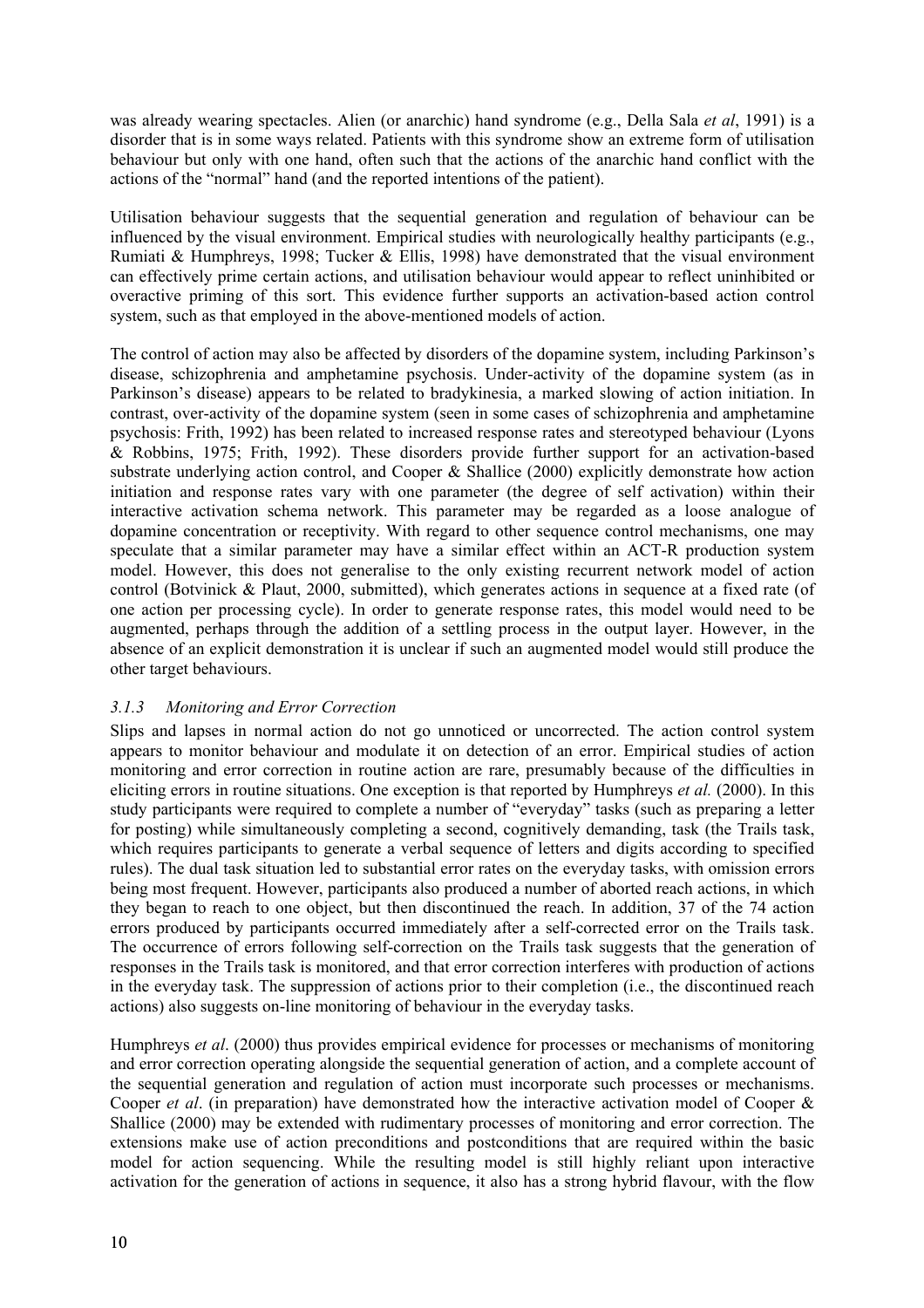of activation being gated by discrete functions that test the model's representation of the state of its environment. Monitoring and error correction are thus consistent with the basic approach of interactive activation.

Monitoring and error correction would also appear to be straightforward extensions of an action control system developed within a graded production system architecture such as ACT-R. The essential element in such systems is the existence of productions that detect abnormal or unanticipated states and invoke error correction routines. The equivalent extensions to recurrent network control, however, appear problematic. While a recurrent network model might be extended to include a separate network for the detection of abnormal or unanticipated states, error correction appears to require mechanisms for interrupting the intended action sequence, invoking an appropriate, goal directed, error correction sequence, and eventually resuming the intended action sequence. It is difficult to envisage how these mechanisms might be implemented without resorting to some form of temporary goal store, which is incompatible with the recurrent network model of Botvinick & Plaut (2000, submitted).

## *3.1.4 Dual Tasking, Interleaving and Responding to Interruptions*

Non-routine situations impose significant additional computational requirements on an action control system. Our abilities to perform two tasks concurrently (sometimes with little or no interference between tasks: Byrne & Anderson, 2001), to interleave multiple tasks (Burgess, 2000; Burgess *et al.*, 2000) and to respond to asynchronous interruptions all create difficulties for recurrent network control. Equally, all may be handled with little difficulty within a system based on production system control. Thus, Meyer & Kieras (1997), Kieras & Meyer (1997) and Kieras *et al*. (2000) provide models within the EPIC production system architecture of a range of dual task effects centred on Psychological Refractory Period (PRP) phenomena (see below), and Byrne & Anderson (2001) describe competing models within the ACT-R production system architecture.

PRP effects generally concern the effects of dual-tasking on reaction times in laboratory tasks. Salvucci & Macuga (2001) describe an ACT-R model of dual tasking in a more naturalistic setting: dialling a mobile telephone number while driving. The model produces a good fit to both the driving and dialling behaviour of participants operating a driving simulator under identical conditions. The model incorporates mechanisms for responding to interruptions, because dialling must be interrupted when unanticipated events relating to the driving task occur.

The computational demands of dual tasking, interleaving and responding to interruptions are less easily met by recurrent network and (pure) interactive activation models. As in the case of monitoring, these additional processes appear to require augmentations to the basic mechanisms of activation propagation.

## *3.1.5 Summary: Implications of Action Selection on Sequential Control*

Action control poses strong constraints on the computational mechanisms underlying the generation and regulation of sequential action. Some of these constraints can be met by interactive activation and recurrent network models of action control, but those models are stressed by phenomena such as monitoring, error correction, dual tasking, interleaving and responding to interruptions, which are more easily supported by production system models. It is unclear, however, how action slips and lapses and the errors of neurological patients might arise in simple production systems models. These errors appear to require an activation-based account of action control. The evidence from action control thus supports a hybrid account of sequence generation and regulation, involving elements of both spreading activation and production system control. The ACT-R architecture embodies one hybrid mechanism, and it may be possible to extend the interactive activation model of Cooper & Shallice (2000) to embody another. However, the extension of the Botvinick & Plaut (2000, submitted) recurrent network model appears more problematic.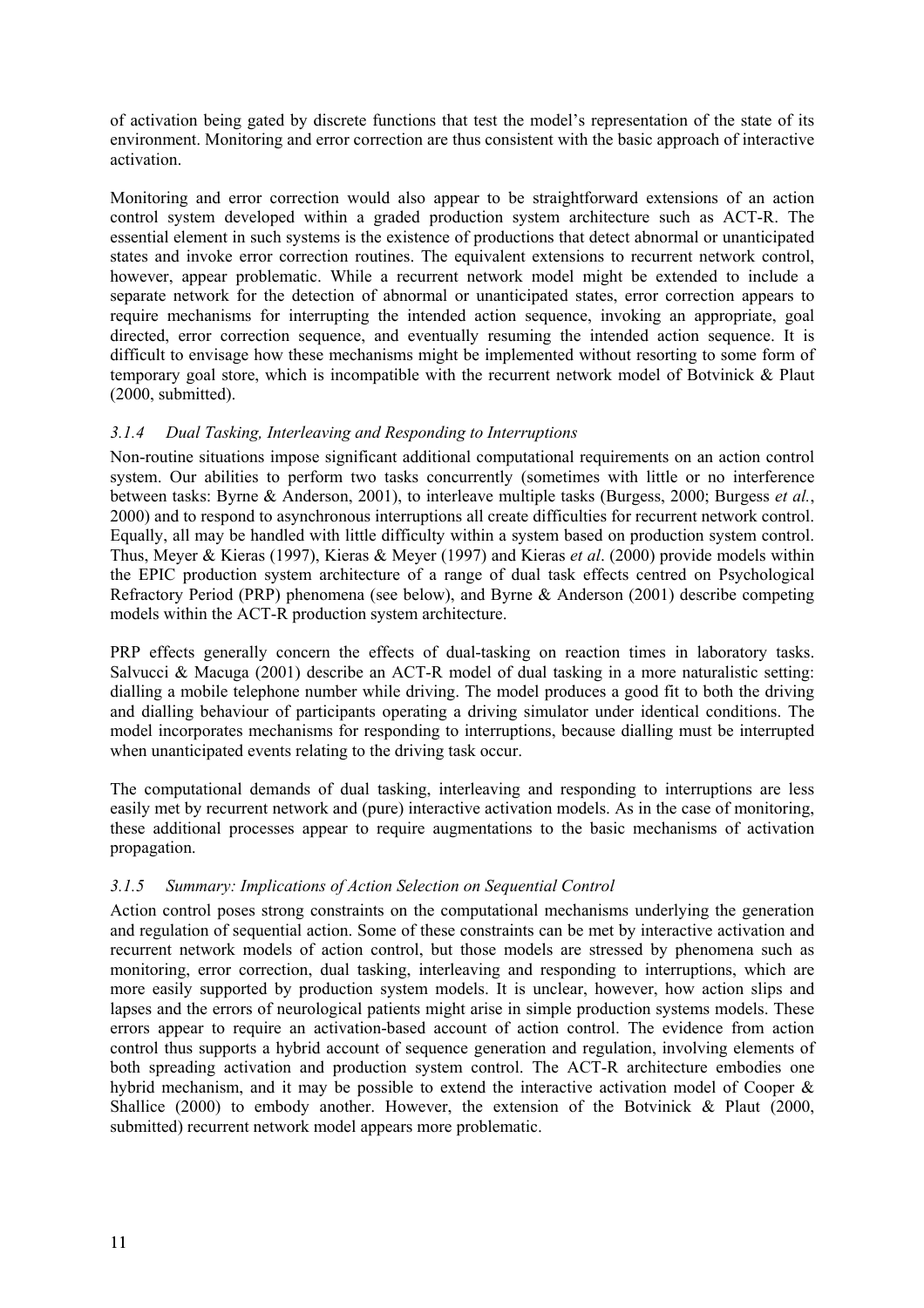## *3.2 Reaction Time Effects*

Properties of the computational mechanisms underlying the generation and regulation of sequential behaviour may also be adduced from reaction time studies involving relatively brief trials and performed under controlled laboratory settings. Findings from models of these studies provide a kind of micro-scale complement to the macro-scale findings derived from routine and non-routine behaviour.

## *3.2.1 Simulating Reaction Times with Different Control Regimes*

The mechanisms of sequence generation and regulation must all be supplemented with additional assumptions in order to make contact with reaction time data. All approaches employ a processing cycle, so the natural assumption is that the number of processing cycles required by a task should correlate with reaction time on that task. Implicit in this is the assumption that cycle time is constant. With regard to production system control, several production system architectures (Soar, ACT-R, EPIC and 3-CAPS) have converged upon a timing of approximately 50ms per production cycle (cf. Anderson *et al.*, submitted). This allows these architectures to make absolute timing predictions. These predictions must also take into account the speed of perception and motor processes and, at least in the case of ACT-R, the speed of memory retrieval, which is dependent upon a number of factors. With regard to interactive activation control, reaction times are generally related directly to the number of processing cycles between the input and generation of a response. However, the number of processing cycles for any particular stimulus is generally a function of numerical parameters such as lateral inhibition, self activation and decay. It is therefore not possible to specify a strict cycle time independent of a specific model. This reflects the fact that the equations governing interactive activation are difference equations that specify change in activation per unit time. These difference equations approximate differential equations, but different networks may use different degrees of approximation. In the case of recurrent networks, processing time is generally related to the number of cycles required before the network settles into a stable attractor state. Again, it is not possible to specify a precise cycle time, for reasons analogous to those given for interactive activation networks.

## *3.2.2 The Rabbit Effect*

Rabbit (1966) analysed response times on error and non-error trials of a simple choice reaction time task and found that the mean reaction time on error trials was less than that on non-error trials. Furthermore, reaction time on non-error trials immediately following an error was greater than on other non-error trials. Laming (1968) reported similar results, but demonstrated that the increase in reaction time following an error was followed by a gradual decrease in reaction time, until a further error occurred, resulting in another increase in reaction time. These results may be accounted for by assuming that a response is made once a signal reaches a threshold. This threshold can change during the task. When the threshold is low responses are fast, but errors may occur. When an error occurs the threshold is increased, resulting in slowed reaction time on the next trial.

Botvinick *et al.* (2001) have modelled the between-trial effects in Laming's task by augmenting an existing interactive activation model of perceptual choice (that of Usher & McClelland, 2001). The highly abstract model of perceptual choice consists of two input units (one for each possible input) and two response units (one for each possible output), with direct connections from each input unit to their respective response units, lateral inhibition operating between the response units, and self activation operating on each response unit (in the form of response priming). When response priming is low, reaction times (measured in number of cycles before either response unit reaches threshold) are high and errors are low. When response priming is high, reaction times are low but errors are high. Botvinick *et al*.'s extension to the model consists of adding a feedback loop that monitors the degree of conflict between the response units (i.e., the degree to which both are simultaneously active), and adjusts response priming accordingly. If there is high conflict (and hence high probability of error), response priming is reduced. This leads to less conflict, longer reaction time and reduced probability of error on the next trial. If conflict is low, response priming is increased, leading to shorter reaction times but increased probability of error. The extended model does a good job of capturing the data,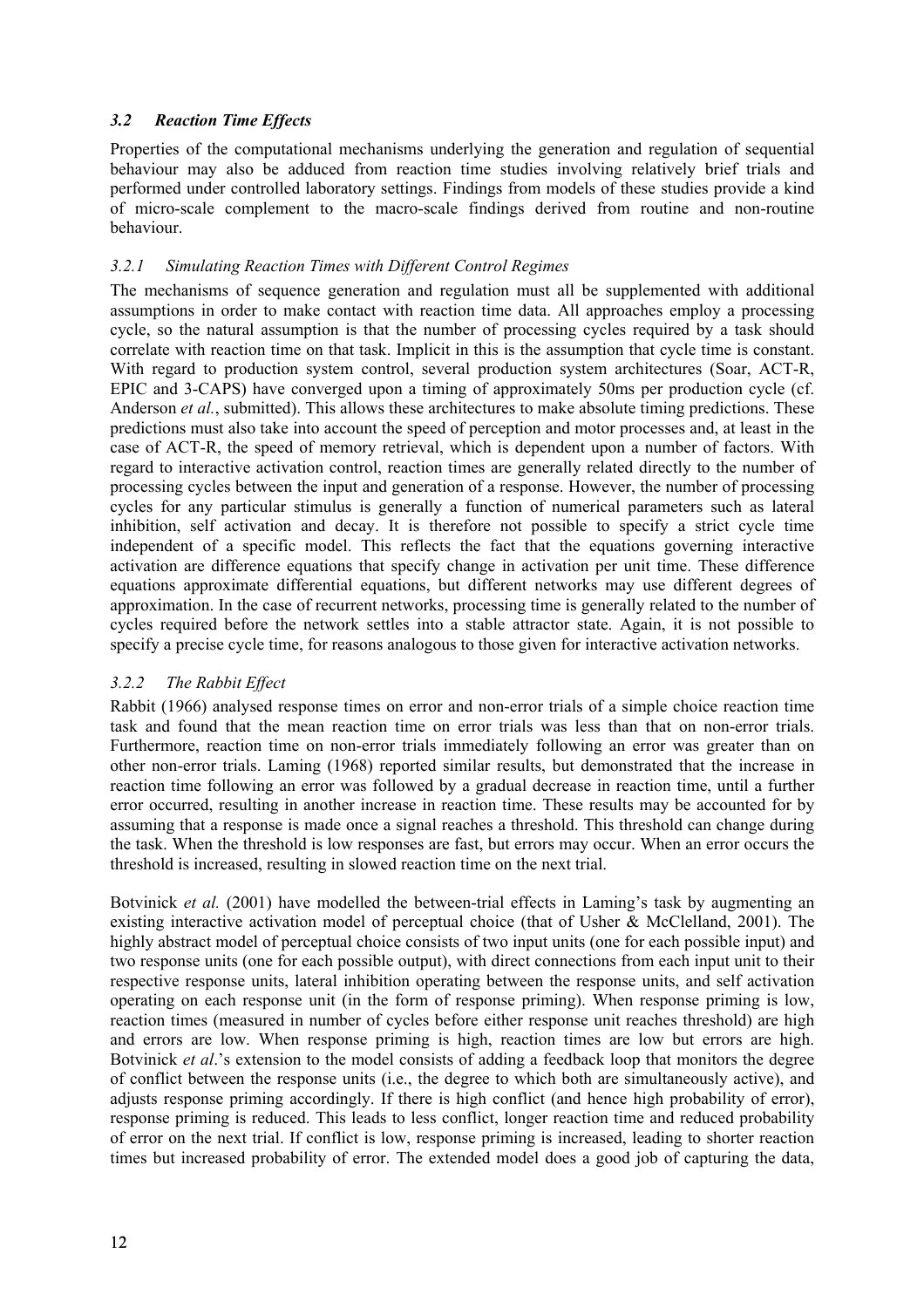and demonstrates that interactive activation control can account for the kind of between-trial effects observed in choice reaction time tasks.

There are few if any competing models of the Rabbit Effect, so evaluation of other approaches to sequence generation and regulation is necessarily speculative. However, production system models with constant cycle times would appear to be unable to capture the effect. The ACT-R architecture is an exception, because production firing in ACT-R is dependent upon production utility (which alters with a production's success or failure) and timings in ACT-R are dependent upon factors such as memory retrieval time (which is dependent upon how recently memory chunks have been accessed and how they are related to other memory chunks). Modelling the Rabbit Effect within a recurrent network would appear more difficult, however. Simply feeding the end state from one trial back into the network on the next trial, would ensure that the network's start state varied from trial to trial, and could affect the settling time of the network. However it would not guarantee that settling time was reduced after correct trials and increased after error trials. This would require that following a correct trial the network starts from a state that is relatively close to an attractor state, and following an error trial the network starts from a state that is distant from both attractor states. Thus, while recurrent network control cannot be ruled out *a priori*, a solid case for its viability remains to be made.

## *3.2.3 Between Trial Effects in the Eriksen Task*

Between trial effects also occur in Eriksen and Eriksen's flankers task (Eriksen & Eriksen, 1974). The task is basically a choice reaction time task where the stimulus (e.g., the letter S) is surrounded by distractors that may be the same as the stimulus (in *congruent* trials) or different from the stimulus (in *incongruent* trials). Reaction times are faster and error rates are lower in congruent trials than incongruent trials. Thus, the presence of congruent distractors improves performance compared with the presence of incongruent distractors. More interestingly, reaction times and error rates are also dependent on the nature of previous trials. Thus, Gratton *et al.* (1992) found that performance was better on trial *N* if it was the same kind of trial as trial *N-1*. Incongruent trials were responded to more quickly and with fewer errors if they were preceded by incongruent trials, and congruent trials were responded to more quickly if they were preceded by congruent trials (with accuracy near ceiling in congruent trials). These data suggest on-line modulation of spatial attention in response to task demands. When performing congruent trials, it is advantageous to adopt diffuse spatial attention (so flankers can speed identification of the stimulus). When performing incongruent trials, it is advantageous to adopt focussed spatial attention (so flankers do not slow identification of the stimulus). The pattern of the data can be explained by these assumptions if, in addition, the breadth of spatial attention adjusts in response to each trial and carries across trials.

Botvinick *et al*. (2001) have demonstrated that this on-line modulation of attention can be captured within an interactive activation model, in a way directly analogous to the modulation of response priming in their model of the Rabbit Effect. Other approaches to sequence generation and regulation have not been applied to the task. Conceivably the effects could be captured within the ACT-R and EPIC production system architectures, which employ separate modules (with separate processing times) for visual processing. Once again, however, the effects appear to be troublesome for recurrent network models.

## *3.2.4 Trial Type Frequency Effects in the Stroop Task*

Stroop interference is a well known phenomenon whereby responding to a non-dominate feature of a stimulus (e.g., the colour of ink in which a word is written) is affected by some more dominant feature of the stimulus (e.g., the phonology of the word itself). In brief, participants are slower at naming the colour of ink in which a word is written if the word is a colour name than if the word is not a colour name.

Several researchers have found that the amount of Stroop interference depends upon the relative frequency of different types of trials. For example, Tzelgov *et al*. (1992) varied the frequency of congruent, incongruent and neutral trials within blocks of a Stroop task. Congruent trials consisted of a colour word written in ink of the corresponding colour. Incongruent trials consisted of a colour word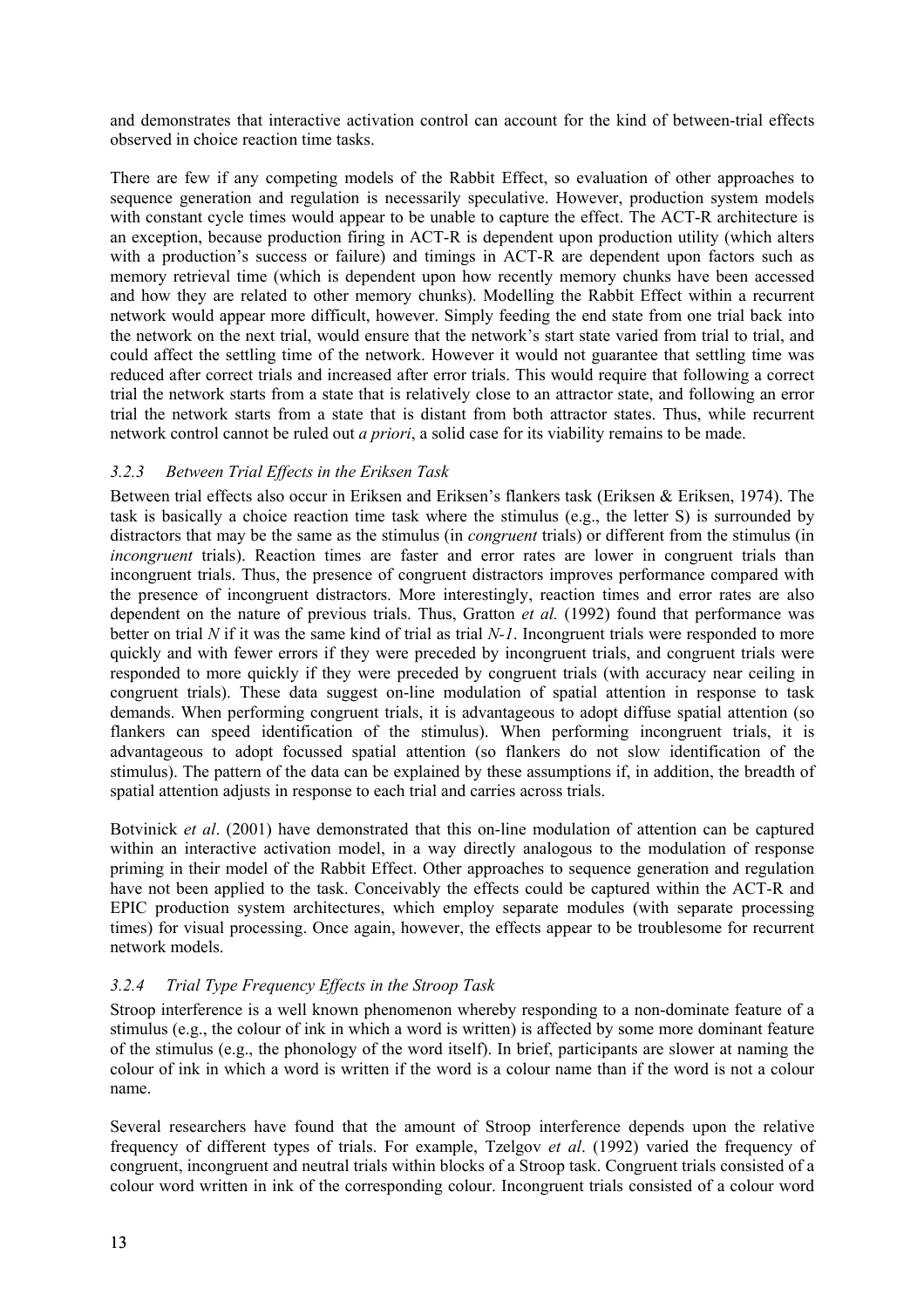written in ink of a different colour. Neutral trials consisted of non-colour words. When neutral trials were common, the difference in performance between congruent and incongruent trials was larger than when neutral trials were rare. It appears that the cognitive subsystems implicated in performing the Stroop task adjust their processing to take advantage of the relative frequencies of different trial types. The tendency to read the stimuli does not normally have to be suppressed when neutral trials are common. When congruent and incongruent trials are common, however, active suppression of word reading is advantageous.

Once again, Botvinick *et al*. (2001) have demonstrated that an existing interactive activation model (that of Cohen & Huston, 1994) can be extended with the inclusion of a conflict detection mechanism and feedback loop to modulate processing in such a way as to account for the Tzelgov *et al*. (1992) data. Again, there appear to be no other models of these data, which appear to present significant difficulties for most production system and recurrent network approaches to the control of behaviour. However, the data and the on-line modulation of performance is consistent with the ACT-R processing assumptions relating to adjustment of activation flow and production firing, and there is some possibility of ACT-R being successfully employed to account for the behaviour.

## *3.2.5 Task Switching in Stroop and Related Tasks*

A second set of Stroop studies relevant to the current discussion was reported by Allport *et al*. (1994), who investigated the effects on reaction time of switching between word-reading and colour-naming. In one study (experiment 5) participants were required to alternate between word-reading and colournaming (with trial *N* requiring word-reading and trial *N+1* requiring colour-naming). The blocks of alternating tasks were contrasted with blocks of pure word-reading and blocks of pure colour-naming. Allport *et al*. (1994) found that word-reading was slowed when the previous trial required colournaming, but that colour-naming was not slowed when the previous trial required word-reading. Thus, switching from the less dominant task appeared to incur a processing cost, whereas switching from the more dominant task did not incur such a cost. Allport *et al*. referred to this as an "asymmetric switch cost." Allport *et al*. (1994) also reported "reverse Stroop interference," whereby, when switching from colour-naming to word-reading, word-reading was slower for incongruent stimuli than for neutral stimuli. In contrast, there was no difference in reaction time between such stimuli on non-switch trials.

Gilbert & Shallice (2002) adapted the Cohen & Huston (1994) interactive activation model of the Stroop task to allow the study of task carry-over effects. Two augmentations were critical: connections were added from input units to task units (allowing stimuli to prime tasks which were compatible with them), and the task unit states were allowed to persist across trials. The adapted model was able to account for the standard Stroop effects, as well as asymmetric switch costs and reverse Stroop interference. Other models of task-switching costs in other domains have been developed. The production system models of Kieras *et al.* (2000) and Sohn & Anderson (2001) are particularly relevant to the current discussion. They demonstrate that accounts of at least some task-switching phenomena can be given within suitably augmented production system architectures (EPIC and ACT-R respectively). As in the case of the reaction time phenomena discussed above, recurrent network models of task switching effects remain to be developed.

Altmann & Gray (submitted) criticise the alternating trials paradigm for investigating task switch costs on the grounds that it conflates the costs of starting and restarting a task. Their activation-based account of task switch costs is based on continuous decay of goal information and encoding costs involved in starting and maintaining task sets. They provide empirical evidence for the existence of goal decay and resulting interference between recent task sets (see also Altmann & Gray, 2002). This evidence would appear to present difficulties for simple interactive activation models of the Gilbert & Shallice (2002) variety, but Altmann & Gray (submitted) also provide an ACT-R model of behaviour on their task, demonstrating that an activation-based production system sequence generation mechanism is capable of simulating participant reaction time and error behaviour.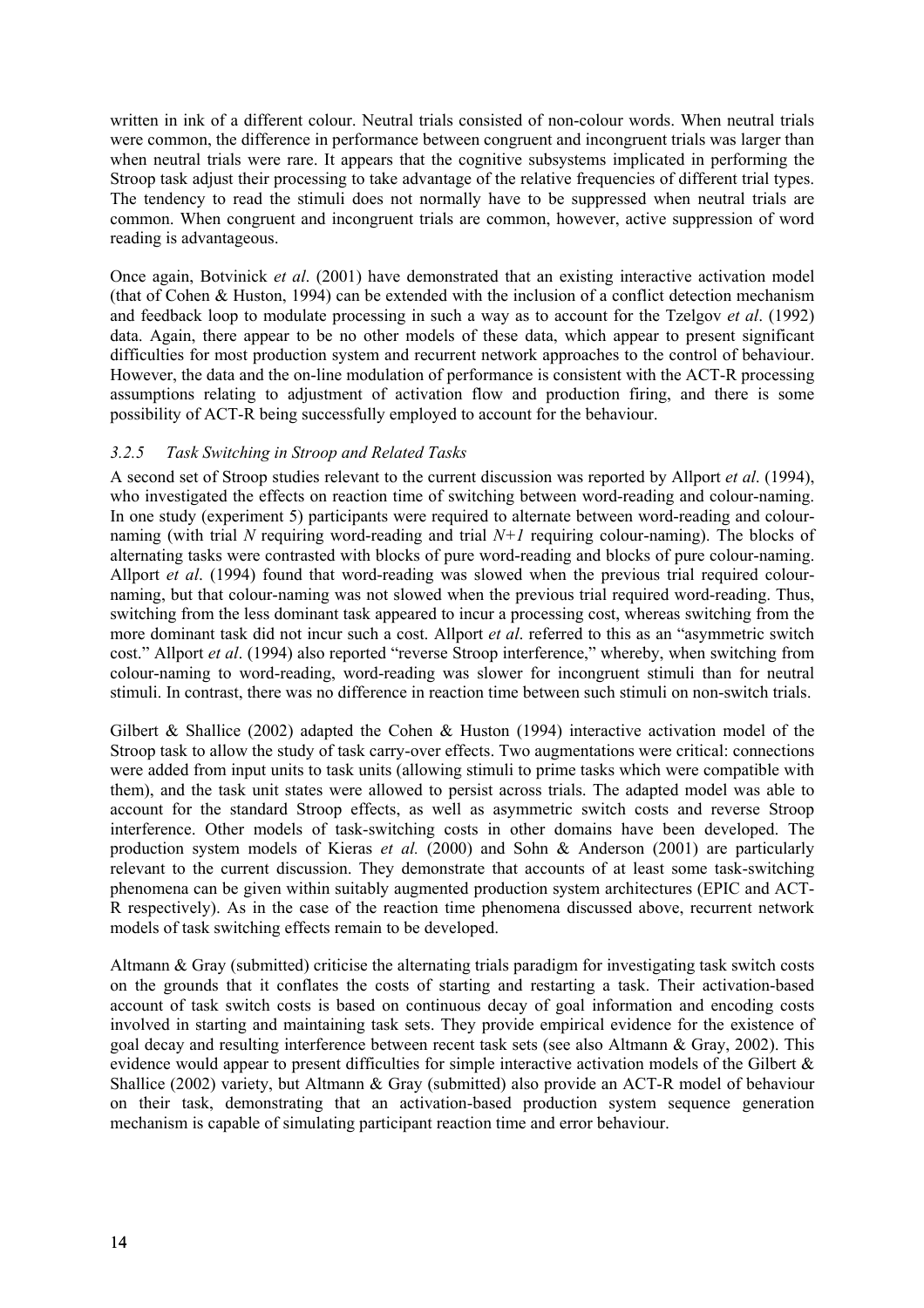## *3.2.6 The Psychological Refractory Period*

A further paradigm relevant to the timing of sequential behaviour is that of the Psychological Refractory Period (PRP: see Meyer & Kieras (1997) for a comprehensive review). In PRP tasks participants are required to respond to two stimuli presented in quick succession. The common finding is that reaction times for the response to the second stimulus are prolonged, with smaller intervals between stimuli leading to longer reaction times.

Numerous theoretical accounts of PRP effects exist, but there are relatively few computational models of PRP phenomena. Models that do exist make critical demands upon production system control. Thus, Meyer & Kieras (1997: see also Kieras & Meyer, 1997) propose a "strategic response deferment" theory of PRP effects, and describe supportive results from simulations within the EPIC production system architecture. Byrne & Anderson (1998, 2001) provide an alternative account of the Meyer & Kieras data within ACT-R, and demonstrate that their model is also able to account for additional PRP effects. The debate between the EPIC and ACT-R models is of theoretical interest in its own right, but for present purposes it is sufficient to note that PRP effects pose a challenge for any mechanism of sequence generation/regulation, and that production system control is a common element of all current models.

## *3.2.7 Negative Priming, Attentional Blink and Inhibition of Return*

There are several further reaction time effects that are generally taken to imply the existence of inhibitory mechanisms operating within an activation-based attentional framework. These include negative priming, the attentional blink, and inhibition of return. Negative priming (see, for example, Tipper, 1985) occurs between trials in reaction time experiments when some feature of a stimulus must be ignored on one trial but responded to on the next trial. The attentional blink (Raymond, *et al.*, 1992) occurs during rapid serial visual presentation of stimuli, and refers to the inability of participants to detect one target immediately after another target if the time between targets is very small. It is as if processes required for further target detection are occupied or inhibited by the act of detecting a target for up to 500 ms. Inhibition of return (Posner & Cohen, 1984) refers to the slowing of responses to target stimuli that vary in location if the location of the target is cued less than 300ms before the target appears. Inhibition of return is usually taken to imply temporary inhibition of attention to the cued location.

Inhibitory processes operating within an activation-based framework are a key element of current models that demonstrate these effects (see, for example, Houghton & Tipper (1994) for a model of negative priming, and Balkenius (2000) for a model of attentional blink). Recurrent network models of the phenomena are scarce (if not non-existent), as are pure production system models. Hybrid production system models that employ an activation-based substrate may be able to account for the effects, but the most plausible candidate, ACT-R, does not include any explicit inhibitory processes (though it does include a normalisation procedure which can mimic some characteristics of inhibition).

## *3.2.8 Summary: Implications of Reaction Time Effects on Sequential Control*

For the most part, reaction time effects appear to be most conducive to modelling within an interactive activation framework. That framework has been employed to account for many of the phenomena discussed above. Few recurrent network models of these phenomena have been proposed. Interactive activation does not appear to be the full story, however, as production system control is critical in current models of PRP effects and some models of task switching phenomena. The reaction time effects therefore suggest either a hybrid mechanism employing elements of both production system control and interactive activation control, or multiple mechanisms acting across different tasks.

## **4 General Discussion**

There is a sense in which action control and its breakdown and the reaction time effects discussed above represent opposite ends of a behavioural spectrum. The examination of reaction time effects prompts consideration of models of action that account for millisecond effects, while action control and its breakdown relates more to macroscopic effects that occur at much longer time scales. Both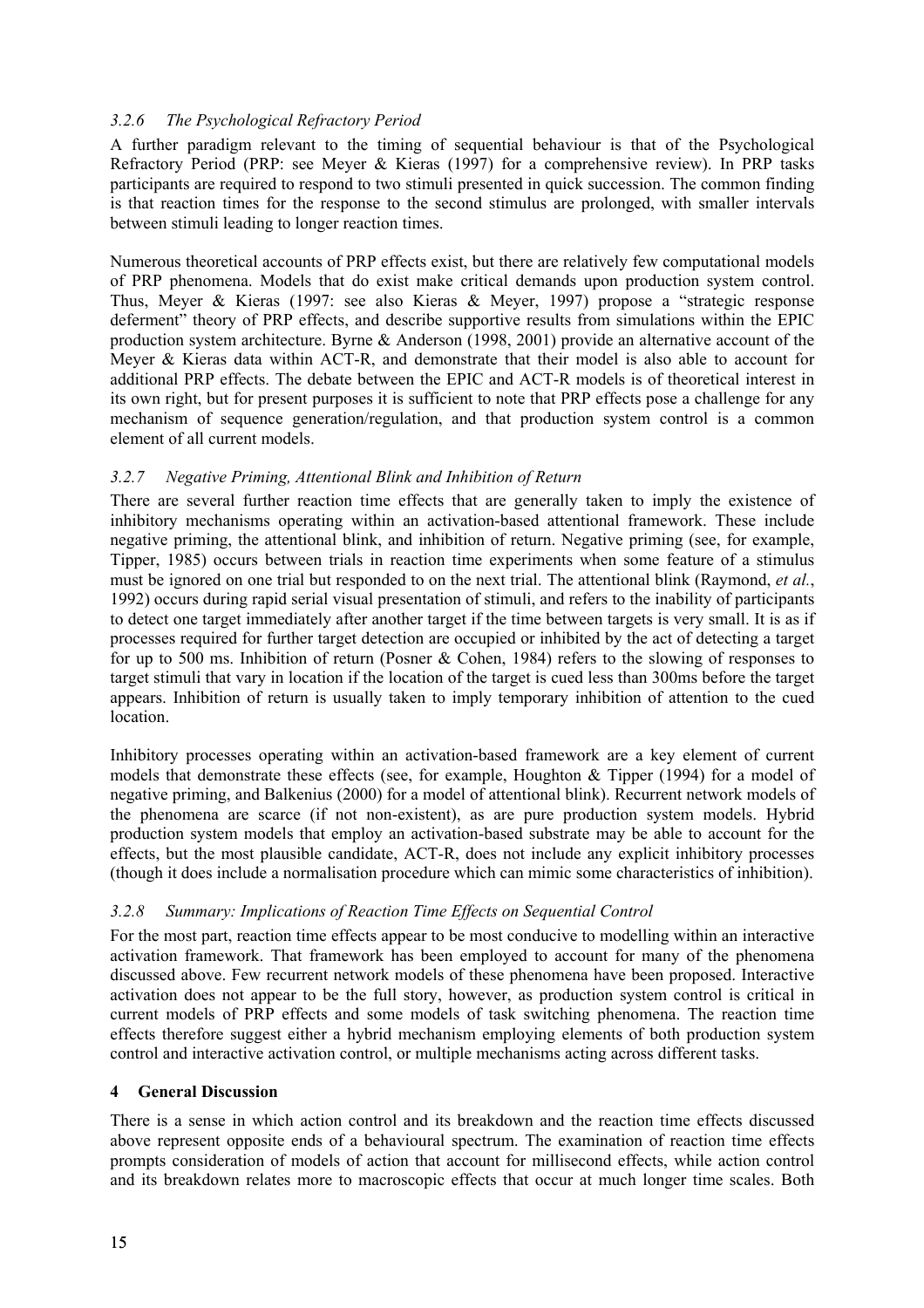ends of the spectrum suggest that the neural mechanism or mechanisms for the generation and regulation of sequential behaviour is/are activation-based, with inhibitory processes playing a key role. This is not the complete story, however. Some effects (e.g., PRP) are best accounted for by production system models, and others have only been given an incomplete account within the interactive activation framework. Most critically, elaboration of existing models of routine action appears to require concepts and control structures similar to those available within the production system approach. Thus, the above considerations point to a hybrid sequencing mechanism based on both interactive activation and production system control.

The strengths of the interactive activation mechanism are well illustrated by the models discussed above, but the mechanism is not without its weaknesses. Two weaknesses are of particular concern: limited learning capabilities and localist representation. Interactive activation in its most common form requires hand-specified nodes that use localist representations. Localist representations have been criticised as being neurophysiologically implausible and inappropriate for tasks requiring generalisation. (See Page (2000) for a summary of arguments against, and a defence of, localist representations.) Recurrent network models avoid both of these perceived difficulties. However, these difficulties are not necessarily critical. Interactive activation models that learn sequential information have been developed (e.g., Houghton, 1990; Burgess & Hitch, 1992; Houghton *et al.*, 1994). While these models presuppose nodes that represent list elements (and then learn the order of those elements), Grossberg (1987; see also Grossberg, 1980) has shown how the basic interactive activation mechanisms can be extended with attentional and orienting subsystems so as to learn stable internal representations of elements.

It may be suggested that the above presentation under-represents the domains in which recurrent network models are most successful. Recurrent network models have been applied with considerable success in domains such as language (Elman, 1990, 1993; Plaut & McClelland, 1993; Plaut & Shallice, 1993) and sequence learning (e.g., Cleeremans, 1993). These models demonstrate the strengths of recurrent networks noted above: learning and distributed representation However, interactive activation models have also been developed in each of these domains (e.g., Dell, 1986, Dell *et al*., 1997; Houghton, 1990; Burgess & Hitch, 1992; Houghton *et al.,* 1994; Glasspool, 1998). Thus, the relative strength of interactive activation models over recurrent network models is not a product of ignoring domains in which recurrent network models are strongest.

The crucial argument made here is that there is a role for both production system and interactive activation mechanisms in the control of behaviour. Interactive activation alone, for example, does not appear to be sufficient to account for non-routine action or PRP effects. However, systems may be developed which can account for these behaviours and effects by supplementing interactive activation (or at least spreading activation and inhibition with localist representations) with production system control. This kind of merging between production system and activation-based sequence generation and regulation is present in two existing cognitive architectures: ACT-R (Anderson, 1993; Anderson & Lebiere, 1998; Anderson *et al.*, submitted) and 4-CAPS (Just & Carpenter, 1992; Just *et al*., 1999). Both architectures employ an activation-based substrate in which the conditions of a production may be partially matched by the contents of a working memory, with activation spreading between working memory elements. In addition both have recently taken up the challenge of mapping function to structure posed by imaging studies (Anderson *et al*. (submitted) and Just *et al*. (1999)). The principal difference is that ACT-R is serial in its production firing—just one production may fire on any cycle while 4-CAPS allows constrained parallel production firing—multiple productions may fire in parallel, but there is an upper-limit on the total activity in the system which acts to constrain parallel processing.

In work to date ACT-R has been the more widely applied of the two architectures, but the importance of the differences between these systems remains to be determined. While neither system incorporates all features of interactive activation within their activation-based substrates, both provide plausible ways of combining the insights of discrete symbolic and activation-based processing, and as such both provide viable symbolic alternatives to Turing and Von Neumann control. These alternatives address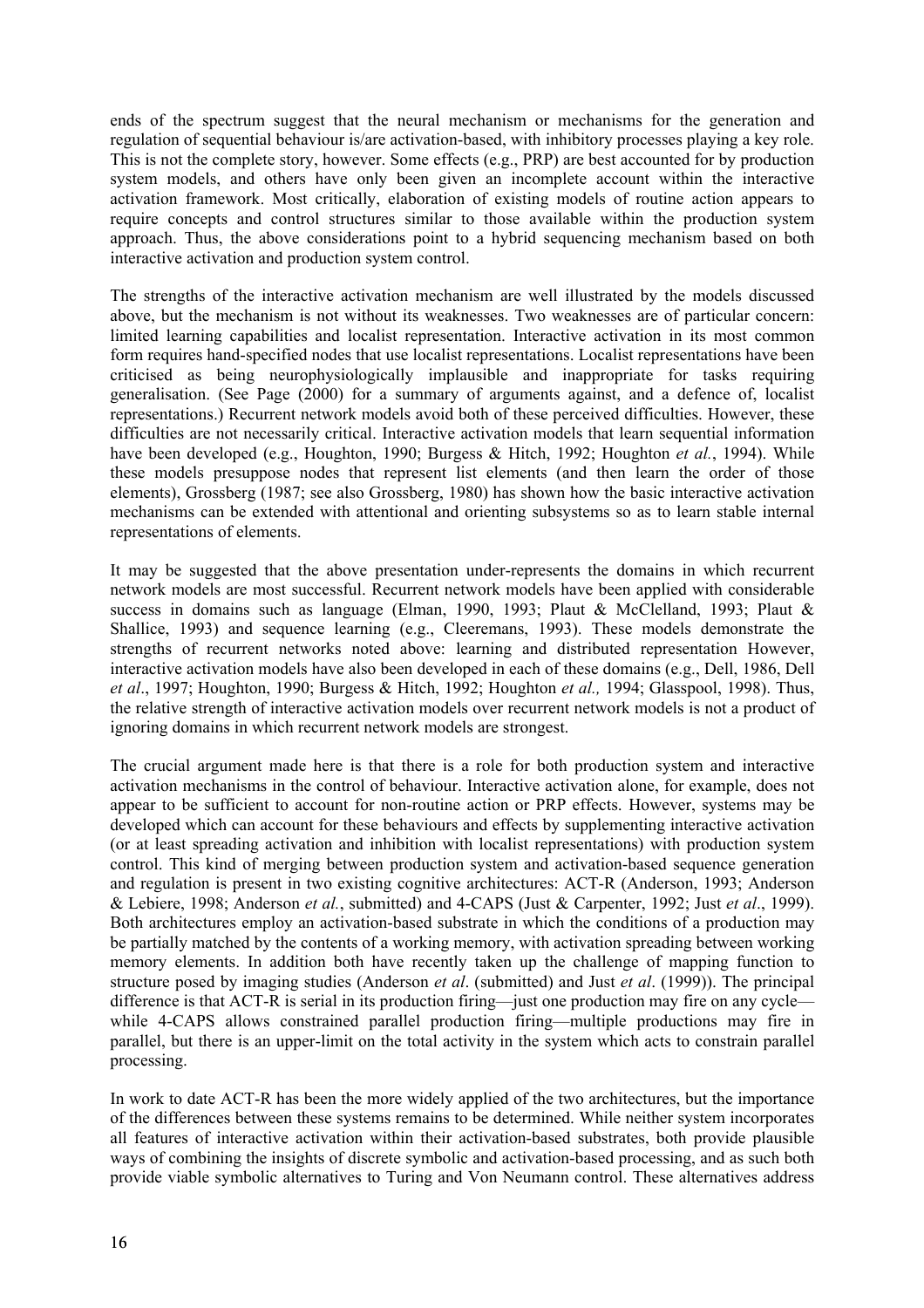many of the frequently cited arguments against cognition as discrete symbol manipulation. They demonstrate that symbol manipulation does not entail serial processing, that symbol manipulation is compatible with learning, and that if symbol manipulation is suitably fine-grained, it need not be "brittle" or incapable of flexible behaviour. Distributed connectionist approaches to mental computation can therefore not necessarily be regarded as superior to symbolic approaches on any of these counts. Indeed, the evidence surveyed here raises more difficulties for distributed connectionist approaches than for activation-based symbolic approaches.

#### **5 Concluding Remarks**

The aim of this paper was to review computational models of sequential phenomena from two apparently unrelated areas of cognition—action selection and reaction time behaviour—and to attempt to draw general conclusions from these models about the cognitive mechanisms underlying the generation and regulation of sequential behaviour. The conclusion, that a range of effects support a production-system view of sequential control mediated by an activation-based substrate, is necessarily tentative. It could be undermined by the development of additional successful models of the various phenomena. Recurrent network models of between-trial effects in reaction time tasks would, for example, undermine the view that recurrent networks are incapable of accounting for these effects. As such, the phenomena reviewed here are perhaps better viewed as a challenge; as a set of phenomena to which those developing recurrent networks might direct their attention. Until successful models have been developed, however, the tentative conclusion must stand.

The paper also identifies a number of other challenges for modelling. One set of challenges revolves around ACT-R and 4-CAPS. Can either or both of these architectures account for the full range of behaviours surveyed above, and can test phenomena be identified that will help to discriminate between these architectures? A second set of challenges relate to the functional similarities identified between interactive activation networks and recurrent networks. Can a loose mapping between the two be developed? Such a mapping would clarify the strengths and weakness of the two approaches, and possibly identify ways in which key properties of each approach (e.g., learning within recurrent networks and focussed excitation of concepts within interactive activation networks) might be merged into more plausible symbolic activation-based mechanisms for the generation and regulation of sequential behaviour.

#### **6 Acknowledgements**

I am grateful to David Glasspool, John Fox, John Anderson, Tim Shallice and attendees at the 2002 ACT-R workshop for comments and discussions that have directly and indirectly informed the material presented here.

#### **7 References**

- ALLPORT, D.A., STYLES, E.A. & HSIEH, S. (1994). Shifting intentional set: Exploring the dynamic control of tasks. In C. UMILTA & M. MOSCOVITCH (Eds.) *Attention and performance XV: Conscious and nonconscious information processing* (pp. 421–452). Cambridge, MA: MIT Press.
- ALTMANN, E.M. & GRAY, W.D. (2002). Forgetting to remember: The functional relationship of decay and interference. *Psychological Science*, *13*, 27–33.
- ALTMANN, E.M. & GRAY, W.D. (submitted). Attention, memory and mental set: An integrated model of task switching and maintenance.
- ANDERSON, J.R. (1976). *Language, memory, and thought*. Hillsdale, NJ: Lawrence Erlbaum Associates.

ANDERSON, J.R. (1993). *Rules of the mind.* Hillsdale, NJ: Lawrence Erlbaum Associates.

- ANDERSON, J.R. & LEBIERE, C. (1998). *The atomic components of thought.* Mahwah, NJ: Lawrence Erlbaum Associates.
- ANDERSON, J.R., BOTHELL, D., BYRNE, M.D. & LEBIERE, C. (submitted). An integrated theory of the mind.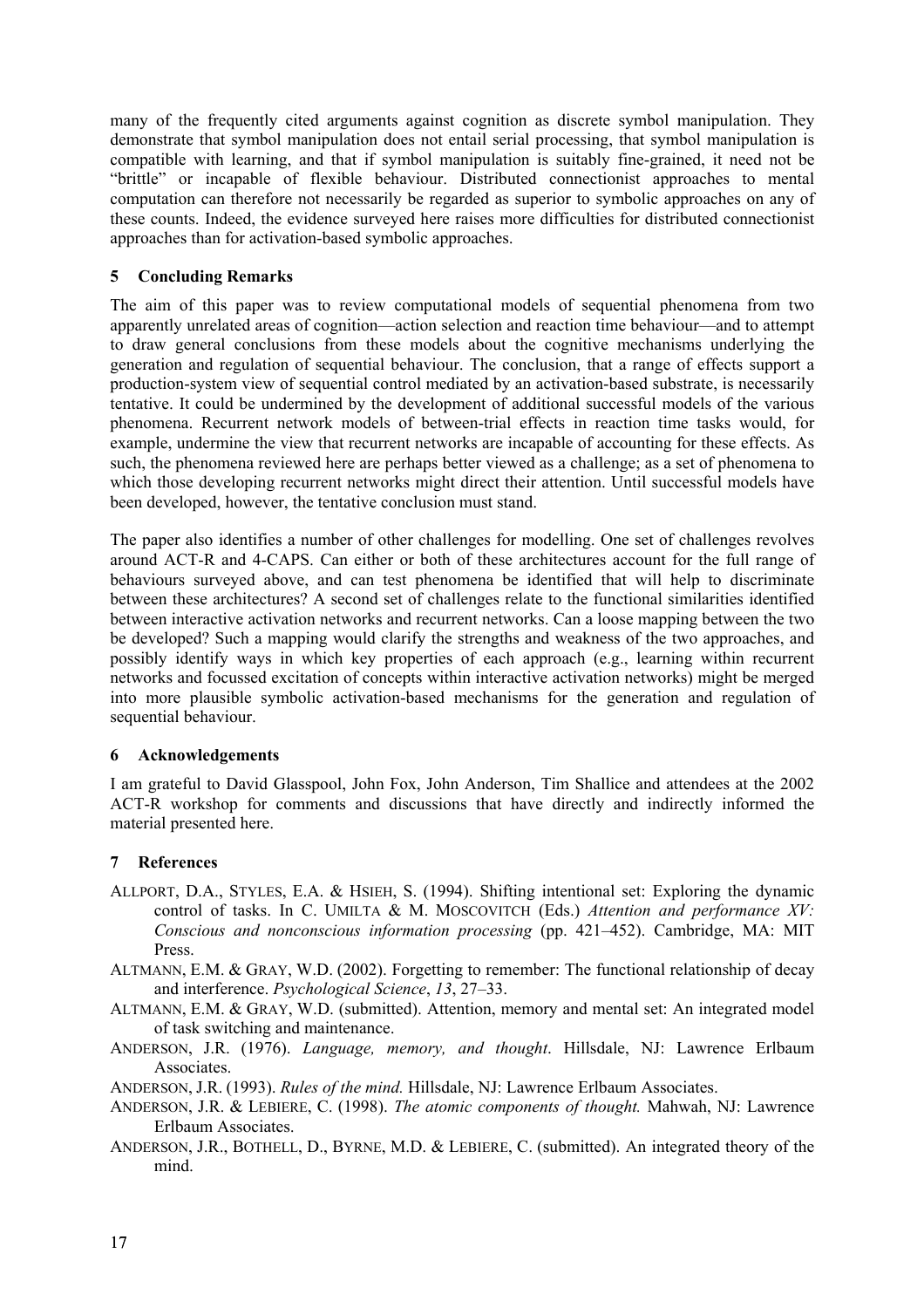- BALKENIUS, C. (2000). Attention, habituation and conditioning: Toward a computational model. *Cognitive Science Quarterly*, *1*, 171–204.
- BECHTEL, W. & ABRAHAMSEN, A. (1991). Connectionism and the mind: An introduction to parallel processing in networks. Oxford, UK: Blackwell publishers.
- BOTVINICK, M.M. BRAVER, T.S., BARCH, D.M., CARTER, C.S. & COHEN, J.D. (2001). Conflict monitoring and cognitive control. *Psychological Review*, *108*, 624–652.
- BOTVINICK, M., & PLAUT, D. (2000). Doing without schema hierarchies: A recurrent connectionist approach to routine sequential action and its pathologies. Poster presented at Cognitive Neuroscience Conference.
- BOTVINICK, M., & PLAUT, D. (submitted). Doing without schema hierarchies: A recurrent connectionist approach to routine sequential action and its pathologies.
- BURGESS, P.W. (2000). Real-world multitasking from a cognitive neuroscience perspective. In S. MONSELL & J. DRIVER (Eds.) *Attention and performance XVIII: Control of cognitive processes* (pp. 465–472). Cambridge, MA: MIT Press.
- BURGESS, P.W. & SHALLICE, T. (1996). Response suppression, initiation and strategy use following frontal lobe lesions. *Neuropsychologia*, *34*, 263–273.
- BURGESS, P.W., VEITCH, E., DE LACY COSTELLO, A., & SHALLICE, T. (2000). The cognitive and neuroanatomical correlates of multitasking. *Neuropsychologia, 34,* 263–276.
- BURGESS, N. & HITCH, G.J. (1992). Toward a network model of the articulatory loop. *Journal of Memory and Language*, *31*, 429–460.
- BYRNE, M.D. & ANDERSON, J.R. (1998). Perception and action. In J.R. ANDERSON & C. LEBIERE, *The atomic components of thought* (pp. 167–200). Mahwah, NJ: Lawrence Erlbaum Associates.
- BYRNE, M.D. & ANDERSON, J.R. (2001). Serial modules in parallel: The psychological refractory period and perfect time-sharing. *Psychological Review*, *108*, 847–869.
- CLEEREMANS, A. (1993). *Mechanisms of implicit learning: Connectionist models of sequence processing*. Cambridge, MA: MIT Press.
- COHEN, J.D., DUNBAR, K. & MCCLELLAND, J.L. (1990). On the control of automatic processes: A parallel distributed processing account of the Stroop effect. *Psychological Review*, *97*, 332–361.
- COHEN, J.D. & HUSTON, T.A. (1994). Progress in the use of interactive models for understanding attention and performance. In C. UMILTA & M. MOSCOVITCH (Eds.) *Attention and performance XV: Conscious and nonconscious information processing* (pp. 453–476). Cambridge, MA: MIT Press.
- COLTHEART, M., CURTIS, B., ATKINS, P. & HALLER, M. (1993). Models of reading aloud: Dual-route and parallel distributed processing approaches. *Psychological Review*, *100*, 589–608.
- COOPER, R., SCHWARTZ, M.F., YULE, P., WARRICK, S., & SHALLICE, T. (in preparation). The simulation of action disorganisation in complex activities of daily living.
- COOPER, R.P. & SHALLICE, T. (1995). Soar and the case for Unified Theories of Cognition. *Cognition*, *55*, 115–145.
- COOPER, R., & SHALLICE, T. (2000). Contention Scheduling and the control of routine activities. *Cognitive Neuropsychology, 17*, 297–338.
- COOPER, R., SHALLICE, T., & FARRINGDON, J. (1995). Symbolic and continuous processes in the automatic selection of actions. In J. HALLAM (Ed.) *Hybrid Problems, Hybrid Solutions* (pp. 27– 37). Amsterdam: IOS Press.
- DAWSON, M.R.W. (1998). *Understanding Cognitive Science*. Oxford, UK: Blackwell publishers.
- DELL, G.S. (1986). A spreading-activation theory of retrieval in sentence production. *Psychological Review*, *93*, 283–321.
- DELL, G.S., BURGER, L.K., AND SVEC, W.R. (1997). Language production and serial order: a functional analysis and a model. *Psychological Review*, *104*, 123–147.
- DELLA SALA, S., MARCHETTI, C. & SPINNLER, H. (1991). Right-sided anarchic (alien) hand: A longitudinal study. *Neuropsychologia*, *29*, 1113–1127.
- DE RENZI, E., & LUCCHELLI, F. (1988). Ideational Apraxia. *Brain*, *111*, 1173–1185.
- DETWEILER, M. & SCHNEIDER, W. (1991). Modelling the acquisition of dual-task skill in a connectionist/control architecture. In D.L. DAMOS (Ed.) *Multiple-task performance* (pp. 69–99). London, UK: Taylor & Francis.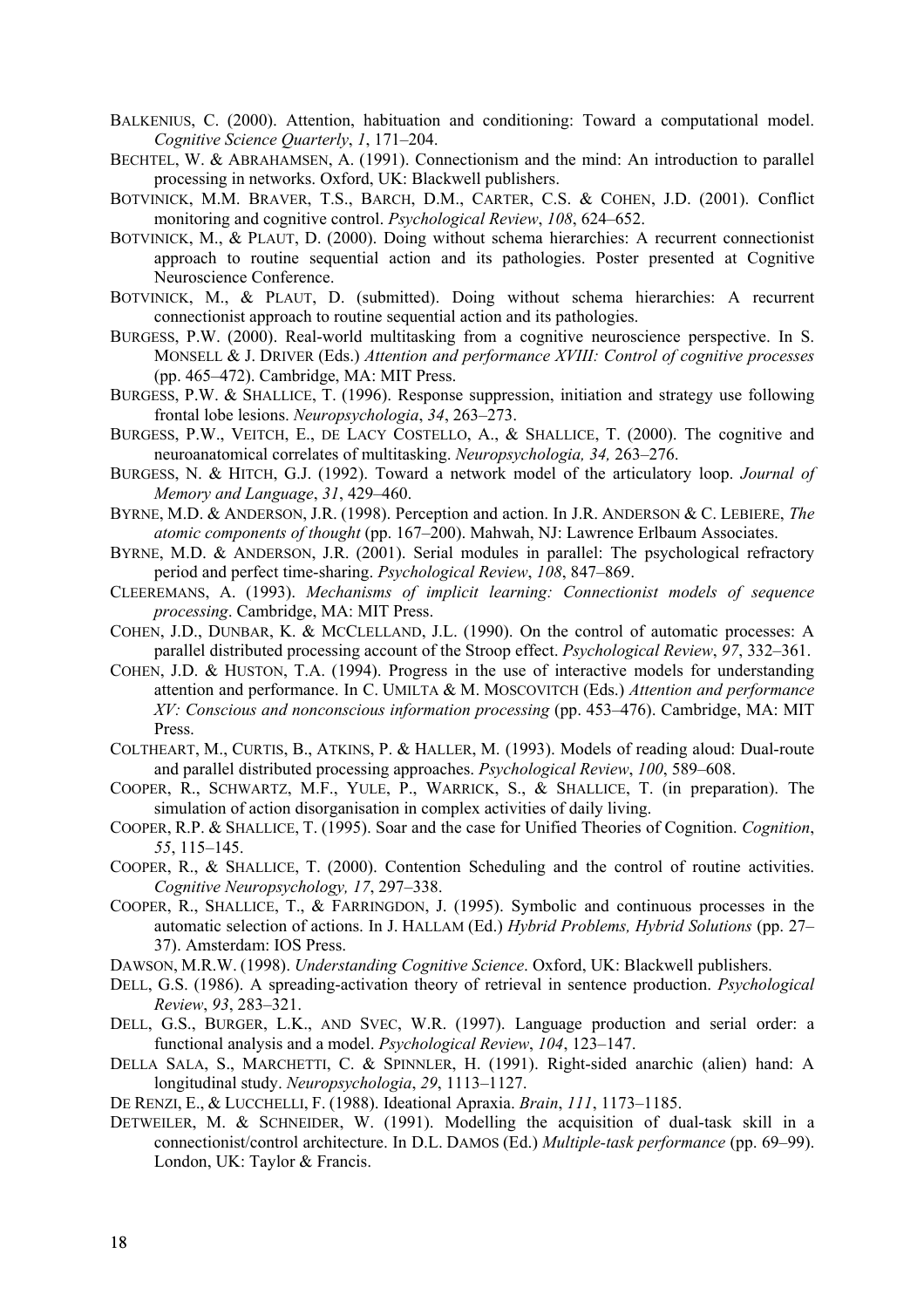- DUNCAN, J. (1986). Disorganisation of behaviour after frontal lobe damage. *Cognitive Neuropsychology, 3*, 271–290.
- DUNCAN, J., BURGESS, P.W. & EMSLIE, H. (1995). Fluid intelligence after frontal lobe lesions. *Neuropsychologia*, *33*, 261–268.
- ELMAN, J.L. (1990). Finding structure in time. *Cognitive Science*, *14*, 179–212.
- ELMAN, J.L. (1993). Learning and development in neural networks: The importance of starting small. *Cognition*, *48*, 71–99.
- ERIKSEN, B.A. & ERIKSEN, C.W. (1974). Effects of noise letters upon the identification of a target letter in a nonsearch task. *Perception and Psychophysics*, *16*, 143–149.
- FRAWLEY, W. (1997). *Vygotsky and cognitive science: Language and the unification of the social and computational mind*. Cambridge, MA: Harvard University Press.
- FRAWLEY, W. (2002). Control in cross-domain mental computation: Evidence from language breakdown. *Computational Intelligence, 18*, 1–28*.*
- FRITH, C.D. (1992). *The cognitive neuropsychology of schizophrenia.* London, UK: Taylor & Francis.
- GILBERT, S. & SHALLICE, T. (2002). Task switching: A PDP model. *Cognitive Psychology*, *44*, 297– 337.
- GLASSPOOL, D.W. (1998). *Modelling serial order in behaviour: Studies of spelling*. PhD thesis. Department of Psychology, University College London.
- GOLDMAN-RAKIC, P.S. (1987). Circuitry of primate prefrontal cortex and regulation of behavior by representational knowledge. In F. PLUM & V. MOUNTCASTLE (Eds.) *Handbook of Physiology*, *Volume 5* (pp. 373–417). Bathesda, MD: American Psychological Society.
- GRATTON, G., COLES, M.G.H. & DONCHIN, E. (1992). Optimizing the use of information: Strategic control of activation and responses. *Journal of Experimental Psychology: General*, *4*, 480–506.
- GROSSBERG, S. (1980). How does a brain build a cognitive code? *Psychological Review*, *87*, 1–51.
- GROSSBERG, S. (1987). Competitive learning: From interactive activation to adaptive resonance. *Cognitive Science*, *11*, 23–63.
- HARTLEY, T. & HOUGHTON, G. (1996). A linguistically constrained model of short-term memory for nonwords. *Journal of Memory and Language*, *35*, 1–31.
- HENSON, R.N.A. (1998). Short-term memory for serial order: The Start-End Model. *Cognitive Psychology*, *36*, 73–137.
- HINTON, G.E., MCCLELLAND, J.L. & RUMELHART, D.E. (1996). Distributed representations. In D.E. RUMELHART & J.L. MCCLELLAND (Eds.) *Parallel distributed processing: Explorations in the microstructure of cognition. Volume 1: Foundations* (pp. 76–109). Cambridge, MA: MIT Press.
- HINTON, G.E. & SHALLICE, T. (1989). Lesioning an attractor network: Investigations of acquired dyslexia. *Psychological Review*, *98*, 74–95.
- HOUGHTON, G. (1990). The problem of serial order: A neural network model of sequence learning and recall. In DALE, R., MELLISH, C., & ZOCK, M. (Eds.) *Current research in natural language generation* (pp. 287–319). London, UK: Academic Press.
- HOUGHTON, G., GLASSPOOL, D.W., & SHALLICE, T. (1994). Spelling and serial recall: Insights from a competitive queuing model. In G.D.A. BROWN & N.C. ELLIS (Eds.) *Handbook of spelling: Theory, process and intervention* (pp 365–404). Chichester, UK: John Wiley.
- HOUGHTON, G. & HARTLEY, T. (1996). Parallel models of serial behaviour: Lashley revisited. *PSYCHE: An Interdisciplinary Journal of Research on Consciousness*, *2*(25). Available online at http://psyche.cs.monash.edu.au/v2/psyche-2-25-houghton.html
- HOUGHTON, G. & TIPPER, S.P. (1994). A model of inhibitory processes in selective attention. In D. DAGENBACH & T.H. CARR (Eds.) *Inhibitory processes in attention, memory and language* (pp. 53–112). San Diego, CA: Academic Press.
- HUMPHREYS, G.W., & FORDE, E.M.E. (1998). Disordered action schema and action disorganisation syndrome. *Cognitive Neuropsychology*, *15*, 771–811.
- HUMPHREYS, G.W., FORDE, E.M.E., & FRANCIS, D. (2000). The organisation of sequential actions. In S. MONSELL & J. DRIVER (eds.) *Attention and performance XVIII: Control of cognitive processes* (pp. 427–442). Cambridge, MA: MIT Press.
- JORDON, M.I. (1986). Serial order: a parallel distributed approach. *ICI report 8604*. Institute for Cognitive Science, University of California, San Diego, CA.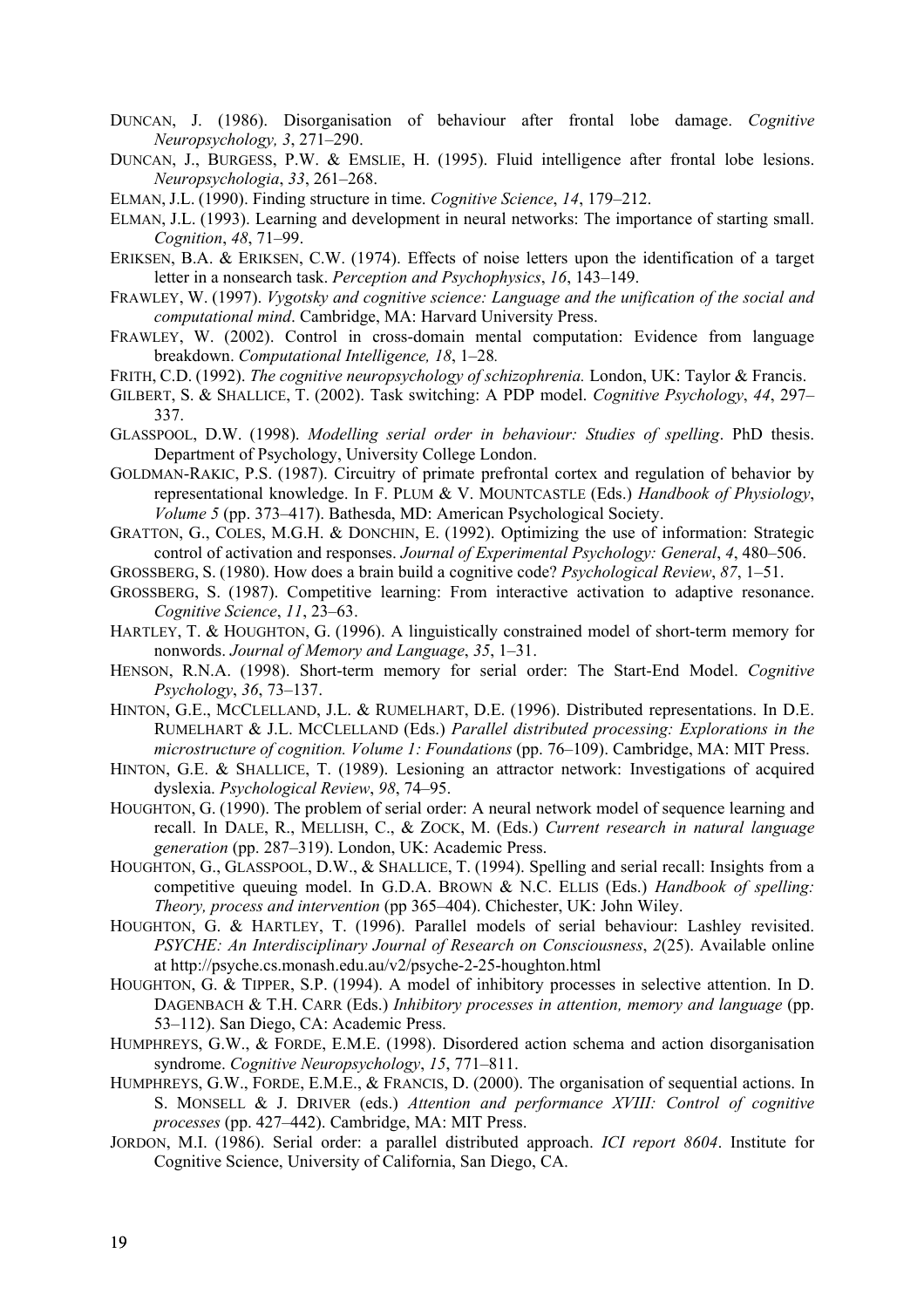- JUST, M.A. & CARPENTER, P.A. (1992). A capacity theory of comprehension: Individual differences in working memory. *Psychological Review*, *99*, 122–149.
- JUST, M.A., CARPENTER, P.A. & VARMA, S. (1999). Computational modeling of high-level cognition and brain function. *Human Brain Mapping*, *8*, 128–136.
- KIERAS, D.E. & MEYER, D.E. (1997). A computational theory of executive cognitive processes and multiple-task performance: Part 2. Accounts of the psychological refractory-period phenomenon. *Psychological Review, 104*, 749–791.
- KIERAS, D.E., MEYER, D.E., BALLAS, J.A., & LAUBER, E.J. (2000). Modern computational perspectives on executive mental processes and cognitive control: Where to from here? In S. MONSELL & J. DRIVER (eds.). *Attention and performance XVIII: Control of cognitive processes* (pp. 681–712). Cambridge, MA: MIT Press.
- KIMBERG, D.Y. & FARAH, M.J. (1993). A unified account of cognitive impairments following frontal lobe damage: The role of working memory in complex, organized behavior. *Journal of Experimental Psychology: General*, *112*, 411–428.
- KLAHR, D., LANGLEY, P. & NEECHES, R. (Eds.) (1987). *Production system models of learning and development*. Cambridge, MA: MIT Press.
- LAIRD, J.E., NEWELL, A. & ROSENBLOOM, P.S. (1987). SOAR: An architecture for general intelligence. *Artificial Intelligence, 33*, 1–64*.*
- LAMING, D.R.J. (1968). *Information theory of choice-reaction times*. London, UK: Academic Press.
- LASHLEY, K.S. (1951). The problem of serial order in behaviour. In L.A. JEFFRESS (ed.), *Cerebral mechanisms in behaviour* (pp. 112–136). New York, NY: John Wiley.
- LEHMKUHL, G. & POECK, K. (1981). A disturbance in the conceptual organization of actions in patients with ideational apraxia. *Cortex*, *17*, 153–158.
- LHERMITTE, F. (1983). Utilisation behaviour and its relation to lesions of the frontal lobes. *Brain, 106*, 237–255.
- LIEPMANN, H. (1920). Apraxie. *Ergebnisse der Gesamten Medizin*, *1*, 561–543.
- LURIA, A.R. (1966). *Higher cortical functions in man.* London, UK: Tavistock.
- LYONS, M., & ROBBINS, T.W. (1975). The action of central nervous system stimulant drugs: A general theory concerning amphetamine effects. In W.B. ESSMAN & L. VALZELLI (Eds.) *Current developments in psychopharmacology, Volume 2* (pp. 80–163). New York, NY: Spectrum Publications.
- MCCLELLAND, J.L. (1992).Toward a theory of information processing in graded, random, interactive networks. In D.E. MEYER & S. KORNBLUM (Eds.) *Attention and performance XIV: Synergies in experimental psychology, artificial intelligence, and cognitive neuroscience* (pp 655–688). Cambridge, MA: MIT Press.
- MCCLELLAND, J.L. & RUMELHART, D. E. (1981). An interactive activation model of context effects in letter perception Part 1. An account of basic findings. *Psychological Review*, *88*, 375–407.
- MEYER, D.E. & KIERAS, D.E. (1997). A computational theory of executive cognitive processes and multiple-task performance: Part 1. Basic mechanisms. *Psychological Review, 104*, 3–65.
- NEWELL, A. (1973). Production systems: Models of control structures. In W.G. CHASE (Ed.) *Visual information processing* (pp. 463–526). New York: NY: Academic Press.
- NEWELL, A. (1990). *Unified theories of cognition.* Cambridge, MA: Harvard University Press.
- NEWELL, A. & SIMON, H.A. (1972). *Human problem solving*. Englewood Cliffs, NJ: Prentice-Hall.
- NORMAN, D.A. (1981). Categorization of action slips. *Psychological Review, 88*, 1–15.
- PAGE, M. (2000). Connectionist modelling in psychology: A localist manifesto. *Behavioural and Brain Sciences*, *23*, 443–467.
- PERRET, E. (1974). The left frontal lobe in man and the suppression of habitual responses in verbal categorical behaviour. *Neuropsychologia*, *12*, 323–330.
- PLAUT, D. & MCCLELLAND, J. (1993). Generalisation with componential attraction: word and nonword reading in an attractor network. In *Proceedings of the 15th Annual Conference of the Cognitive Science Society* (pp. 824–829). Hillsdale, NJ: Lawrence Erlbaum Associates.
- PLAUT, D.C. & SHALLICE, T. (1993). Deep Dyslexia: A case study of connectionist neuropsychology. *Cognitive Neuropsychology*, *10*, 377–500.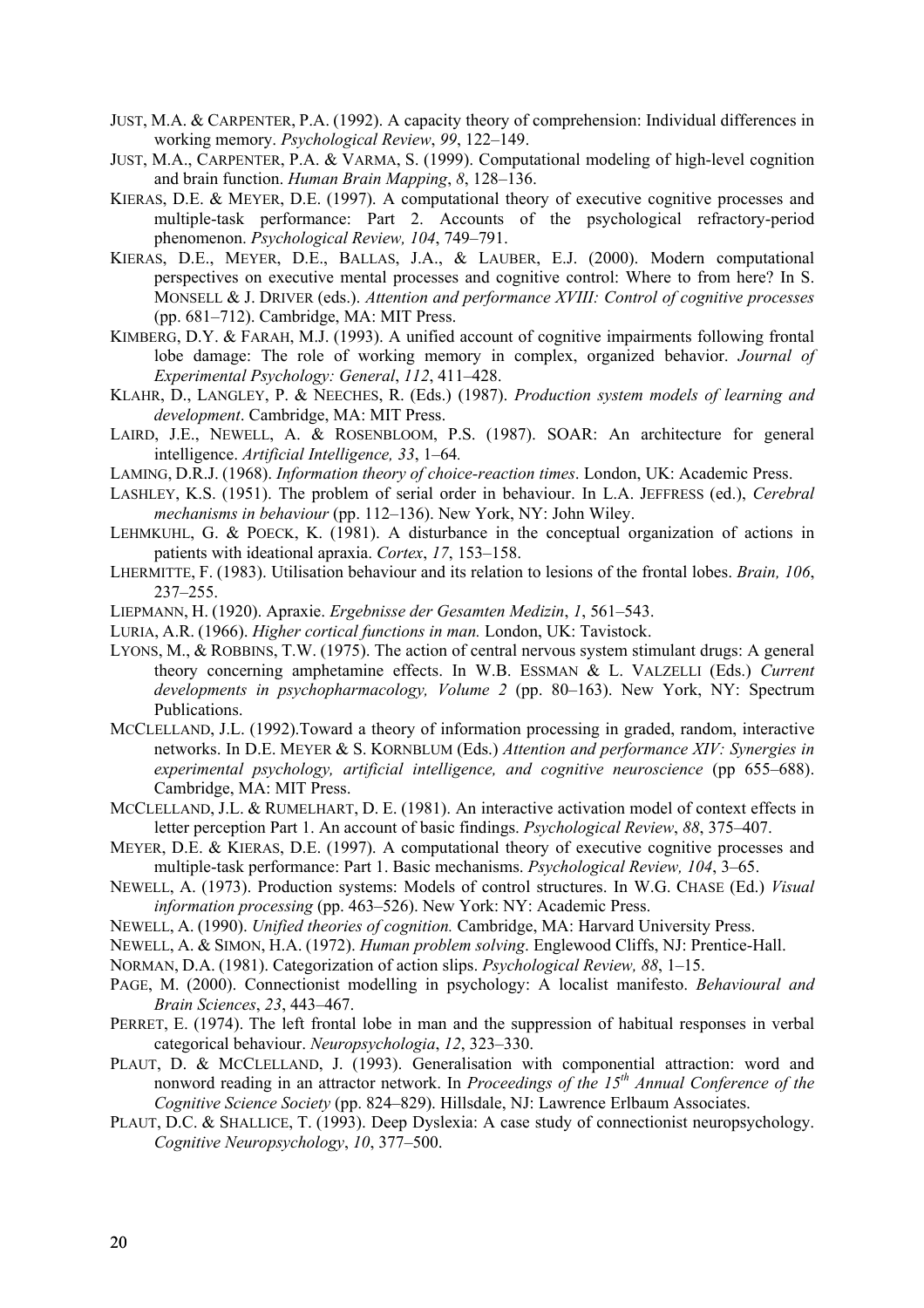- POSNER, M.I. & COHEN, Y. (1984). Components of visual orienting. In H. HOUMA & D.G. BOUWHUIS (eds.), *Attention and performance X: Control of language processes* (pp. 531–556). Hillsdale, NJ: Lawrence Erlbaum Associates.
- RABBIT, P.M.A. (1966). Errors and error-correction in choice-response tasks. *Journal of Experimental Psychology*, *71*, 264–272.
- RAYMOND, J.E, SHAPIRO, K.L. & ARNELL, K.M. (1992). Temporary suppression of visual processing in an RSVP task: An attentional blink? *Journal of Experimental Psychology: Human Perception and Performance*, *18*, 849–860.
- REASON, J.T. (1979). Actions not as planned: The price of automatisation. In UNDERWOOD, G., & STEVENS, R. (Ed.) *Aspects of consciousness, Volume 1: Psychological issues* (pp. 67–89). London, UK: Academic Press.
- REASON, J.T. (1984). Lapses of attention in everyday life. In PARASURAMAN, W., & DAVIES, R. (Eds.) *Varieties of attention* (pp. 515–549). Orlando, FL: Academic Press.
- RIDDOCH, M.J., HUMPHREYS, G.W., COLTHEART, M. & FUNNELL, E. (1998) Semantic systems or system? Neurological evidence re-examined. *Cognitive Neuropsychology*, *5*, 3–25.
- RUMIATI, R.I. & HUMPHREYS, G.W. (1998). Recognition by action: Dissociating visual and semantic routes to action in normal observers. *Journal of Experimental Psychology: Human Perception and Performance*, *24*, 631–647.
- RUMELHART, D.E., & NORMAN, D.A. (1982). Simulating a skilled typist: A study of cognitive-motor performance. *Cognitive Science*, *6*, 1–36.
- SALVUCCI, D.D. & MACUGA, K.L. (2001). Predicting the effects of cell-phone dialing on driver performance. In E. ALTMANN, A. CLEEREMANS, C.D. SCHUNN & W.D. GRAY (Eds.) *Proceedings of the Fourth International Conference on Cognitive Modeling* (pp. 25–30). Mahwah, NJ: Lawrence Erlbaum Associates.
- SCHNEIDER, W. & OLIVER, W.L. (1991). An instructable connectionist/control architecture: Using rule-based instructions to accomplish connectionist learning in a human time scale. In K. VAN LEHN (Ed.) *Architectures for intelligence: The 22nd Carnegie Mellon symposium on cognition* (pp 113–145). Hillsdale, NJ: Lawrence Erlbaum Associates.
- SEIDENBERG, M.S. & MCCLELLAND, J.L. (1989). A distributed, developmental model of word recognition and naming. *Psychological Review*, *9*, 523–568.
- SCHWARTZ, M.F., MONTGOMERY, M.W., FITZPATRICK-DE SALME, E.J., OCHIPA, C., COSLETT, H.B., & MAYER, N.H. (1995). Analysis of a disorder of everyday action. *Cognitive Neuropsychology, 12*, 863–892.
- SCHWARTZ, M.F., REED, E.S., MONTGOMERY, M.W., PALMER, C., & MAYER, N.H. (1991). The quantitative description of action disorganisation after brain damage: A Case Study. *Cognitive Neuropsychology, 8*, 381–414.
- SHALLICE, T. (1987). Impairments of semantic processing: Multiple dissociations. In M. COLTHEART, G. SARTORI & R. JOB (Eds.) *The cognitive neuropsychology of language* (pp. 111–127). London, UK: Lawrence Erlbaum Associates.
- SHALLICE, T. (1988). *From neuropsychology to mental structure.* Cambridge, UK: Cambridge University Press.
- SHALLICE, T., BURGESS, P.W., SCHON, F., & BAXTER, D.M. (1989). The origins of utilisation behaviour. *Brain, 112*, 1587–1598.
- SOHN, M.-H. & ANDERSON, J.R. (2001). Task preparation and task repetition: Two component model of task switching. *Journal of Experimental Psychology: General*, *130*, 764–778.
- TIPPER, S.P. (1985). The negative priming effect: Inhibitory effects of ignored primes. *Quarterly Journal of Experimental Psychology*, *37A*, 571–590.
- TUCKER, M. & ELLIS, R. (1998). On the relations between seen objects and components of potential actions. *Journal of Experimental Psychology: Human Perception and Performance*, *24*, 830– 846.
- TURING, A.M. (1937). On Computable Numbers, with an application to the Entscheidungsproblem. *Proceedings of the London Mathematical Society, Series 2, Volume 42*. 230–265. Reprinted in M. DAVIS (Ed.) (1965). *The undecidable basic papers on undecidable propositions, unsolvable problems and computable functions* (pp. 116–154). New York, NJ: Raven Press Books Ltd.